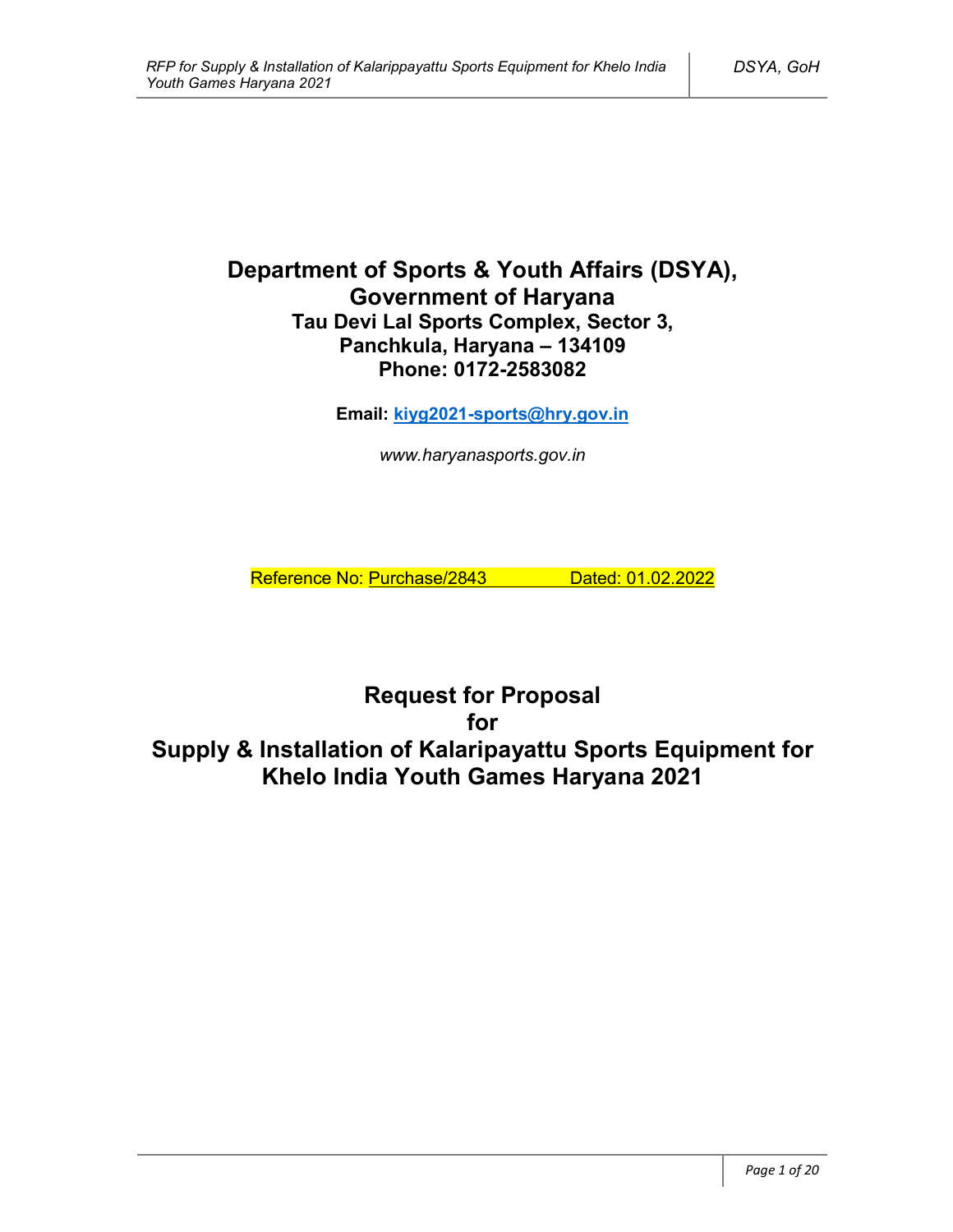**Department of Sports & Youth Affairs (DSYA), Government of Haryana Tau Devi Lal Sports Complex, Sector 3 Panchkula, Haryana – 134109**

> Email: kiyg2021-sports@hry.gov.in www.sportsharyana.gov.in

#### **RFP No.: Purchase/2843. Dated: 01.02.2022**

#### **NOTICE INVITING TENDER (NIT)**

DSYA invites Bids under two bid-basis, i.e. Technical Bid and Financial Bid for *'Supply & Installation of Kalaripayattu Sports Equipment for Khelo India Youth Games Haryana 2021'* for Department of Sports & Youth Affairs *(DSYA)*.

The interested bidders should submit their bids online and physical copies of **only technical proposal** to Tau Devi Lal Sports Complex, Sector 3, Department of Sports & Youth Affairs, Govt. of Haryana, Panchkula, Haryana - 134109, on or before 10-02-2022**.**

Bidders have to download the Bid documents from the e-procurement portal i.e. https://etenders.hry.nic.in after registering themselves on portal and submit e-bids after payment of Bid Processing Fee & Bid Document Fee before last date & time of downloading the e-bids online

All Bidders are advised to see Amendments to RFP, if any, before submission of the bids. In case the Bidder does not submit the amended bids/amendments, it shall be presumed that Bidder has seen the amendments/Amended bids and e-bid shall be evaluated accordingly.

In case schedule date of submission / tender opening date are declared as holiday then tender will be submitted/ opened on the very next working day on earlier schedule time.

DSYA reserves the right to cancel the bid at any time or amend/withdraw any of the terms and conditions contained in the Bid Document without assigning any reason thereof.

> **CEO, Khelo India Youth Games Department of Sports & Youth Affairs Haryana**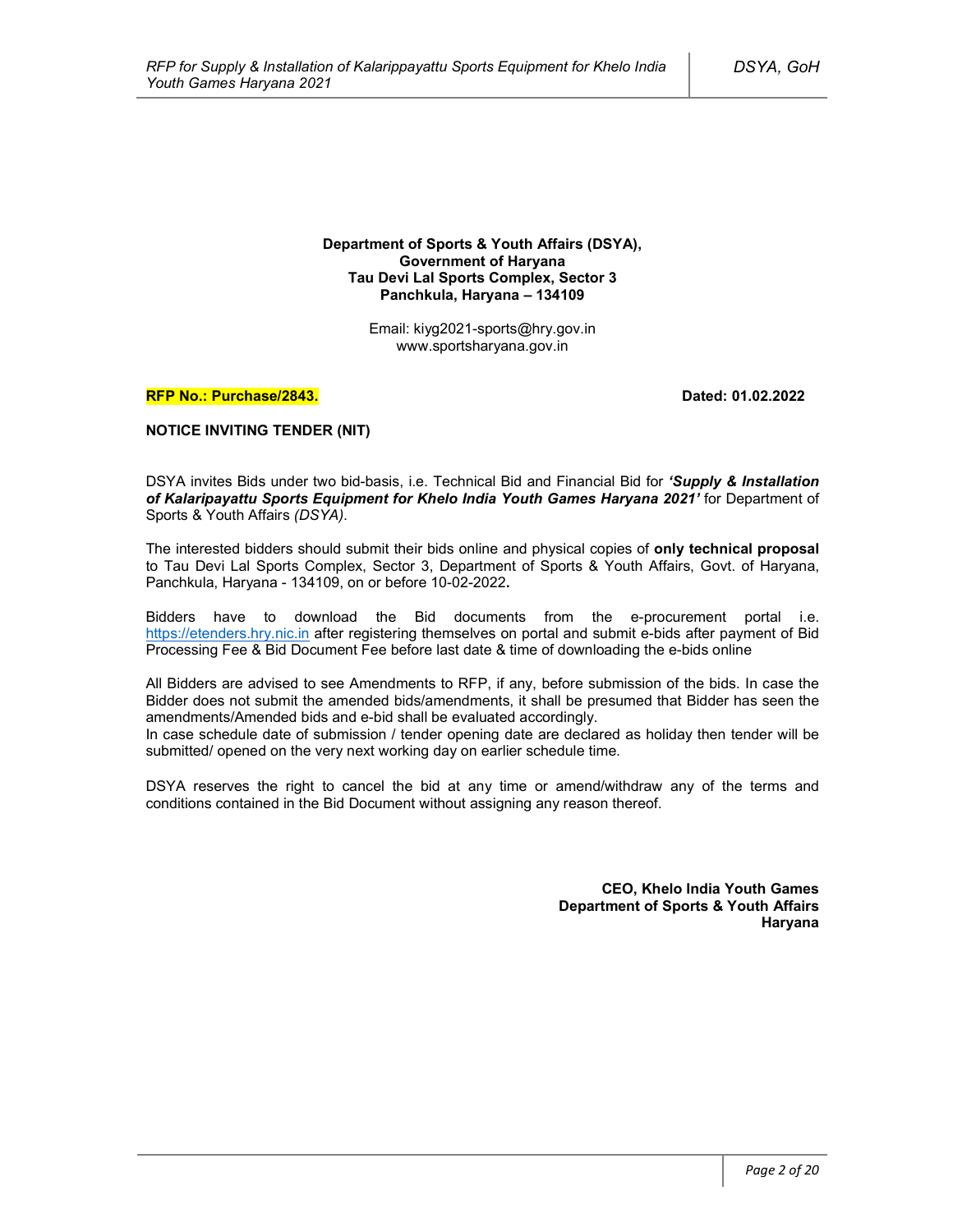### **1. DETAILED NOTICE INVITING E-TENDER**

e-Tender is invited in single stage two cover system i.e. Request for Technical Bid **(online Bid under Technical Envelope and hard copy submission with mentioning Page No)** and Request for Financial Bid (comprising of price bid Proposal under online available Commercial Envelope):

| Sr. No. | <b>Information</b>                                                 | <b>Details</b>                                                                                                                                                                                                                                                                                         |
|---------|--------------------------------------------------------------------|--------------------------------------------------------------------------------------------------------------------------------------------------------------------------------------------------------------------------------------------------------------------------------------------------------|
|         | Description of Goods                                               | Kalaripayattu Sports Equipment<br>(Annexure-I)                                                                                                                                                                                                                                                         |
| 2       | EMD (to be deposited online) *                                     | $12,000/-$<br><b>Account Holder Name: Director,</b><br>Department of Sports & Youth Affairs<br><b>Bank Name: State Bank of India</b><br><b>Account No.: 39454876084</b><br><b>IFSC Code: SBIN0050969</b><br><b>MICR No.: 160002173</b><br>Validity period for the EMD will be up to<br>30th June, 2022 |
| 3       | Tender Document Fee*                                               | $2.000/-$                                                                                                                                                                                                                                                                                              |
| 4       | e-Service Fee (to be deposited online)                             | 1.000 + 18% GST                                                                                                                                                                                                                                                                                        |
| 5       | Start Date & Time of Bid Preparation and<br>Submission             | 01.02.2022                                                                                                                                                                                                                                                                                             |
| 6       | Expiry Date & Time of bid for EMD<br>submission                    | 09.02.2022                                                                                                                                                                                                                                                                                             |
| 7       | Last date and time for submission of<br>proposals through e-Tender | 10.02.2022                                                                                                                                                                                                                                                                                             |

**Note: For relaxation of Tender Fee & EMD** Please refer "Haryana State Public Procurement Policy for MSME -2016" notified vide G.O.No.2/2/2016-4IBII (1) dated 20-10-2016 and for Startups/first generation Entrepreneurs as notified vide G.O. No.2/2/2016-4IB-II dated 03.01.2019.

# **2. DATA SHEET**

| Sr. No.        | <b>Activity Description</b>                                                                                  | <b>Details</b>                                                                                                                    |
|----------------|--------------------------------------------------------------------------------------------------------------|-----------------------------------------------------------------------------------------------------------------------------------|
|                | RFP No. and Date of Availability of RFP                                                                      | RFP No.: Purchase/2843<br>Date: 01.02.2022                                                                                        |
| 2              | Proposal Due Date                                                                                            | 10.02.2022                                                                                                                        |
| 3              | Technical Proposal Opening Date and<br>submission of hard copy of technical<br>proposal with proper binding. | 11.02.2022, 10.00 Hrs                                                                                                             |
| 4              | <b>Financial Proposal Opening</b>                                                                            | To be communicated later                                                                                                          |
| 5              | Letter of Award (LOA)                                                                                        | To be communicated later                                                                                                          |
| 6              | Office Address - Venue for opening and<br>evaluation of Bids                                                 | Department of Sports & Youth Affairs<br>Govt. of Haryana<br>Tau Devi Lal Sports Complex, Sector 3,<br>Panchkula, Haryana - 134109 |
| $\overline{7}$ | <b>Contact Details</b>                                                                                       | Contact Person:<br>Mr. Rajesh Kumar, Superintendent<br>Email id: kiyg2021-sports@hry.gov.in<br>Mobile No: +91 7717307781          |
| 8              | <b>Tender Documents on Website</b>                                                                           | URL for e-tender<br>https://etenders.hry.nic.in/nicgep/app<br>http://www.haryanasports.gov.in/                                    |
| 9              | Method of Selection                                                                                          | Pre-Qualification & L1                                                                                                            |
| 10             | <b>Bid Validity Period</b>                                                                                   | 90 days                                                                                                                           |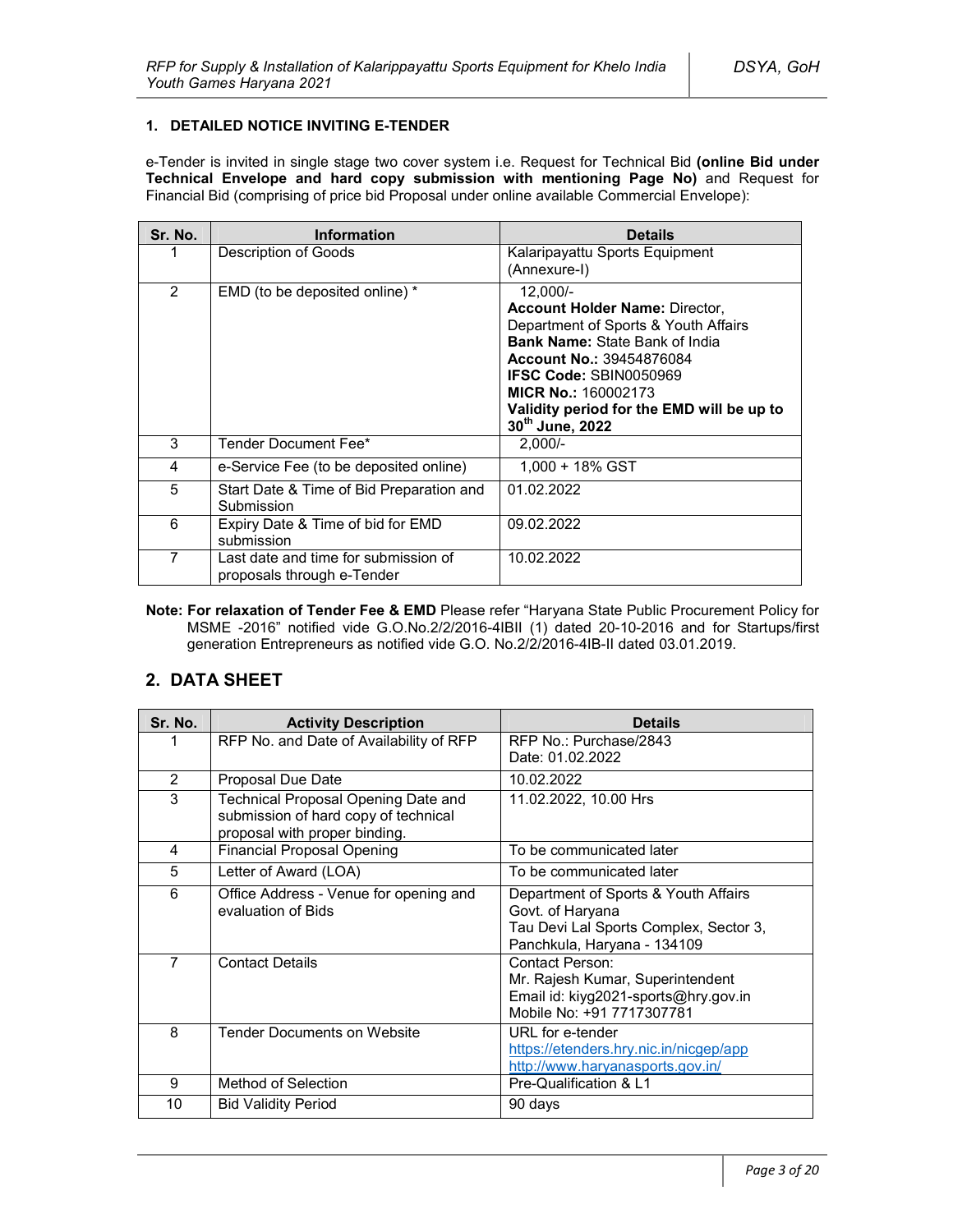# **A. Information to Bidders:**

#### **1. Instructions to bidder on Electronic Tendering System.**

Registration of bidders on e-Procurement Portal**,** Information about Digital Certificate, Instructions about Online Payment of Tender Document fee/e-Service Fee/Earnest Money, Important Instructions & Help manual for online bidding and other General issues option available on Home page of NIC e-procurement portal i.e https://etenders.hry.nic.in.

In case bidders need any clarifications or if training required to participate in online tenders they can contact office Timings of Help-desk support & Contract Details: -

The detail may be seen under "Contract US" option available on Home Page of NIC e-Procurement portal i.e https://etenders.hry.nic.in.

For support related to Haryana Tenders in addition to Helpdesk: -

In addition, for support related to Haryana Tenders in addition to helpdesk you may also contact to following: -

E - mail: eproc.nichry@yahoo.com Desk: 0172-2700275

**2.** Date and Time of making payment of tender fee, earnest money deposit (EMD) and eservice fee is as under:

|   | A Online submission of EMD, Tender fee & |  |
|---|------------------------------------------|--|
|   | e-Service Fee Option-1: Through Net      |  |
|   | <b>Banking and Debit card</b>            |  |
| в | Online submission of EMD                 |  |
|   | Option-2: Through RTGS/ NEFT-            |  |
|   | (In case of above, the bidder has to     |  |
|   | pay Tender fee & e-Service fee           |  |
|   | Through Net Banking and Debit card       |  |
|   | as per the given date & time schedule)   |  |

- **3.** As the Bids are to be submitted online and are required to be encrypted and digitally signed, the Bidders are advised to obtain Digital Signature Certificate (DSC) at the earliest. For obtaining Digital Certificate, the Bidders should visit NIC portal https://etenders.hry.nic.in/nicgep/app?page=DSCInfo&service=page
- **4.** The Bidders shall have to pay for the Tender Documents Fee, EMD Fees & e-Service Fee online by using the service of secure electronic payment gateway. The secure electronic payments gateway is an online interface between bidders and online payment authorization networks.
- **5.** The bidders must have Net Banking account in order to pay Tender Document Fee and e-Service Fee.
- **6. Payment of Tender Fee: -** The payment for the Tender Document Fee shall be made by the interested bidder online directly through Net Banking with the available Banks at e- GRAS e-Payment Gateway.
- **7. Payment of e-Service Fee: -** E-Service Fee payment shall be made separately by the interested bidders/ contractors online directly through Net Banking Account.
- **8. Payment of EMD: -** The payment of EMD can be made through Net Banking or RTGS/ NEFT as per details at Para-2 above. In this regard please refer to "Instructions to bidder on Electronic Tendering System.
- **9.** Intending bidders will be mandatorily required to sign-up online (create user account) on the website https://etenders.hry.nic.in to be eligible to participate in the e-Tender. In case the intended bidder fails to pay EMD fee under the stipulated time frame, he/she shall not be allowed to submit his/ her bids for the respective event/Tenders.
- **10.** In case of payment of EMD through RTGS/ NEFT, the interested bidders must remit the funds at least on or before **09.02.2022** and make payment via RTGS/NEFT to the beneficiary account number specified under the online generated challan. The intended bidder/ Agency thereafter will be able to successfully verify their payment online, and submit their bids on or before the expiry date & time of the respective events/ Tenders at https://etenders.hry.nic.in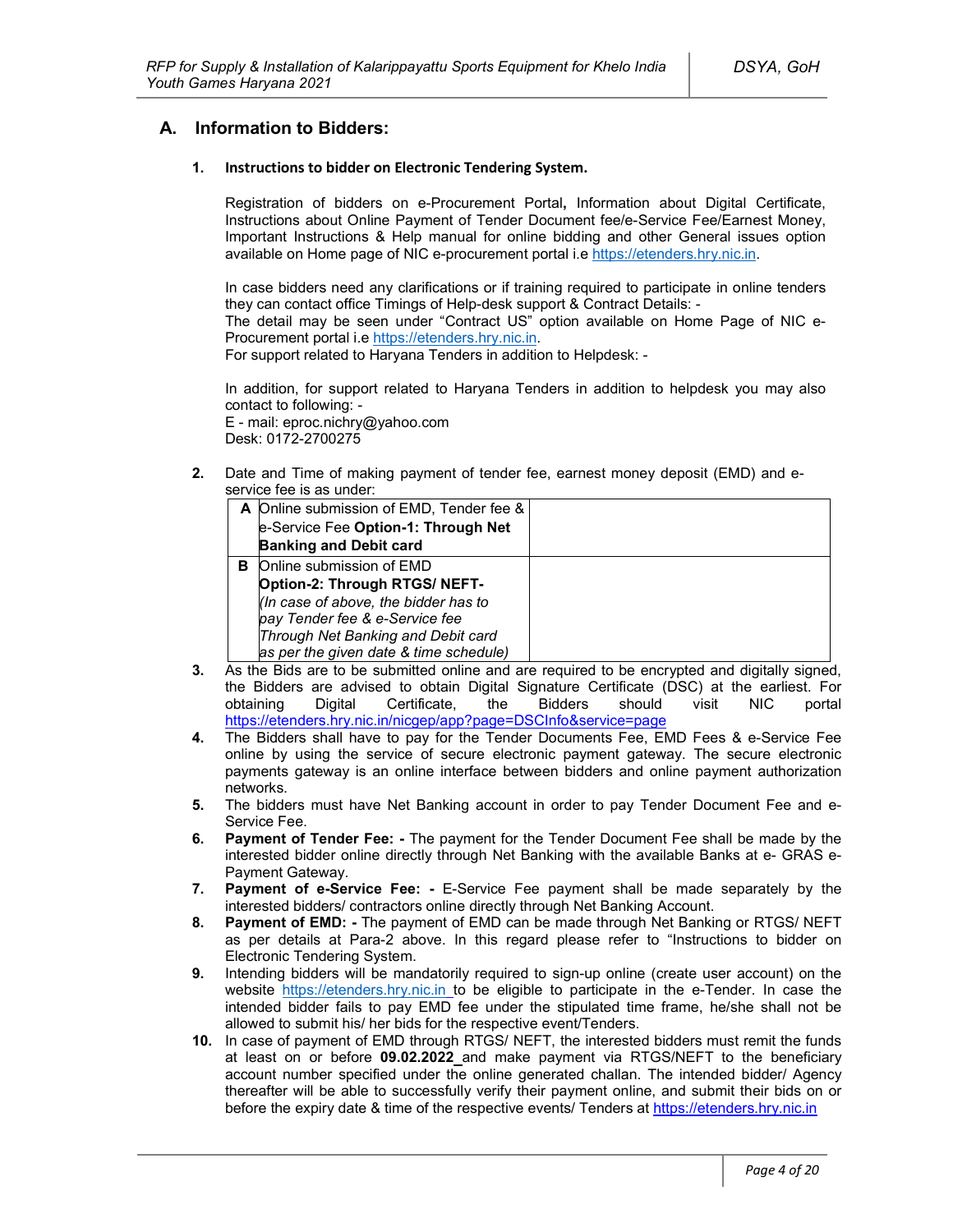- **11.** However, the details of the EMD, Tender document Fee & E Service Fee are required to be filled/ provided at the time of online Bid Preparation.
- **12.** Online Technical Envelope—Reference details of the Earnest Money Deposit, Tender Document Fee & e - Service Fee instrument and scanned copies of supporting documents and QR/technical criteria with proper index and page numbering on all the documents have to be provided as per **Annexure-A** of this document.
- **13.** If the tenders are cancelled or recalled on any grounds, the Tender Document Fee and e-Service Fee will not be refunded to the bidder.
- **14.** If any queries related to this RFP, Bidders can submit their queries only through the official email id kiyg2021-sports@hry.gov.in before 5.00PM on working days.

# **B. Brief Description of Procuring Sports Equipment / items:**

| Sr. No   Description                                       | Quantity | <b>Place of Delivery</b>                                     |
|------------------------------------------------------------|----------|--------------------------------------------------------------|
| Supply & installation of<br>Kalaripayattu Sports Equipment | 8 Items  | Tau Devi Lal Sports Complex,<br>Sector-3, Panchkula, Haryana |

The detailed technical specifications/description of the above items are available at **Annexure-I** of this document. **Only mentioned brand will be acceptable.**

# **C. Specific Terms & Condition/ Eligibility Criteria related to above items: -**

| 1. | The Bidder must be a Single Business Entity for the<br>purpose of this Invitation for RFP Document, a business<br>entity shall mean a company registered in India under<br>the Companies ACT, 1956 or 2013 or a partnership firm<br>registered under The Limited Liability Partnership Act,<br>2008 or The Indian Partnership Act 1932.<br><b>JV/Consortium not Allowed.</b>                                                       | Certificate<br>Registration<br>of<br>Incorporation(s).                                                                                            |
|----|------------------------------------------------------------------------------------------------------------------------------------------------------------------------------------------------------------------------------------------------------------------------------------------------------------------------------------------------------------------------------------------------------------------------------------|---------------------------------------------------------------------------------------------------------------------------------------------------|
| 2. | Average annual turnover of the Bidder in the last 3<br>years i.e. 2017-18, 2018-19 and 2019-20 must be at<br>01 Crore from sale of sports equipment/items &<br>least<br>Sports Apparel.                                                                                                                                                                                                                                            | Audited<br>Financial<br>Statements/Certificate<br>from<br>statutory<br>Auditor<br>be<br>should<br>submitted as per the enclosed<br>Annexure-'E'.  |
| 3. | <b>Bidder</b><br>relevant<br>The<br>must<br>have<br>experience<br>in.<br>undertaking any three (03) similar* assignments in the<br>last seven (07) years (International/National level).<br>Note: *Supply and installation of sports equipment for<br>Central Government/State Government/ National Sports<br>Federation / State Sports Federation.                                                                                | Work Order/ Client Certificate/<br>Certificate<br>Completion<br>(Please)<br>provide a list of assignments<br>before attaching relevant evidence.  |
| 4. | The Bidder should be in the business of sale of Sports<br>Equipment as Original equipment manufacturer (OEM)<br>for at least 05 Years as on March 31 <sup>st</sup> , 2021.<br><b>OR</b><br>In case the Bidder is not a manufacturer (OEM) then the<br>bidder should be an authorized supplier / dealer of the<br>manufacturer and in business of supplying sports<br>equipment for more than one (01) year as on March<br>31,2021. | Proof of OEM /<br>Authorisation<br>Certificate<br>(with period clearly<br>specified)<br>should be submitted as per the<br>enclosed Annexure- 'C'. |
| 5. | The equipment should be supplied to Tau Devi Lal sports complex, Sector-3, Panchkula,                                                                                                                                                                                                                                                                                                                                              |                                                                                                                                                   |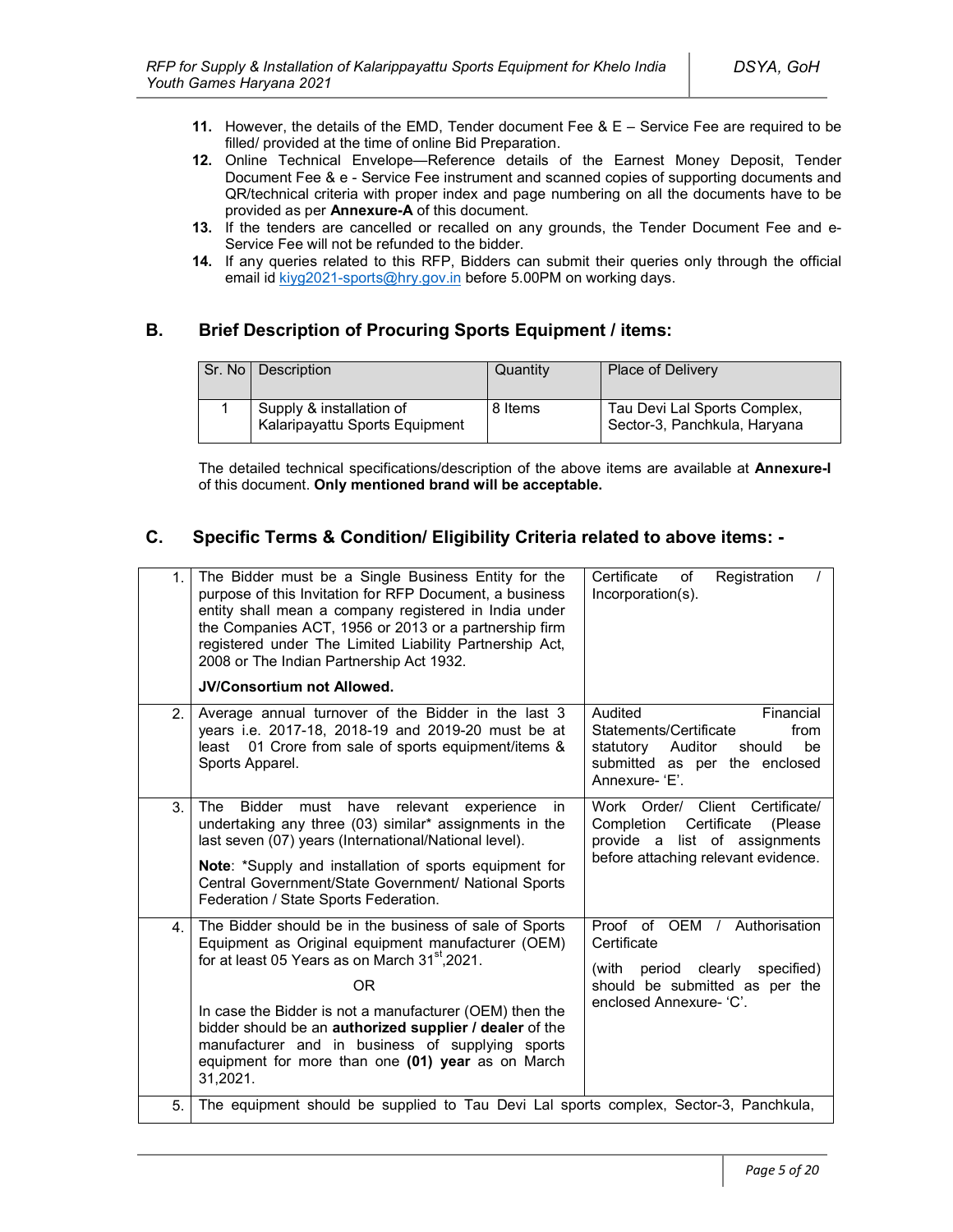|     | Haryana.                                                                                                                                                                                                                                                                                                                                                                                                                                                                                                                                                                  |  |  |  |  |
|-----|---------------------------------------------------------------------------------------------------------------------------------------------------------------------------------------------------------------------------------------------------------------------------------------------------------------------------------------------------------------------------------------------------------------------------------------------------------------------------------------------------------------------------------------------------------------------------|--|--|--|--|
| 6.  | The suppliers are required to submit the detail of sports equipment/items as per Annexure-II.<br>The intending supplier shall also have to mention, the detailed specifications, name of<br>manufacturer/make, model of the article and has to enclose the catalogue in PDF format with<br>image/ pictures of the material offered, for which the rates are quoted as per the below format.                                                                                                                                                                               |  |  |  |  |
|     | Item No                                                                                                                                                                                                                                                                                                                                                                                                                                                                                                                                                                   |  |  |  |  |
|     | Name of the Item                                                                                                                                                                                                                                                                                                                                                                                                                                                                                                                                                          |  |  |  |  |
|     | Offered Make & Model                                                                                                                                                                                                                                                                                                                                                                                                                                                                                                                                                      |  |  |  |  |
|     | Specification<br>Compliance<br><b>NIT</b><br>as<br>per<br>(Yes/No)                                                                                                                                                                                                                                                                                                                                                                                                                                                                                                        |  |  |  |  |
|     | Offered item with Original Images                                                                                                                                                                                                                                                                                                                                                                                                                                                                                                                                         |  |  |  |  |
|     | Above format should be proper in one page for each item. The photocopies/ Xerox /fax of<br>these documents will not be considered. In absence of the above original documents, the<br>item(s) offered will not be considered. The preference will be given to the items bearing ISI/ISO<br>/quality control make for the sports material & goods.                                                                                                                                                                                                                         |  |  |  |  |
|     | In case of doubt in material, supplied by the firm/bidder, the expenditure incurred on getting the<br>material tested will be borne by the bidder. If, even after approval, information / facts submitted<br>by the bidder are found misleading / incorrect etc., DSYAGOH reserves the right to reject the<br>tender for the current / future supply or may impose penalties as deemed fit. Non-compliance<br>of any of the terms & conditions of the tender will also warrant above penalties.                                                                           |  |  |  |  |
| 7.  | The intending supplier should quote the rates inclusive of all expenses, charges, taxes, duties,<br>transportation, packing and forwarding, insurance etc. inclusive of all applicable taxes and<br>freight charges for Tau Devi Lal sports complex, Sector-3, Panchkula, Haryana. Rate quoted<br>shall also include Supply, Installation, and Commissioning & On-site training for operation of<br>equipment. The financial must be submitted in the bidder's letter head with seal and sign.                                                                            |  |  |  |  |
| 8.  | The minimum warranty/guarantee period shall be of two (2) years for equipment/ items. Not<br>applicable for the Items which are subject to non-warranty. However, DSYA will verify whether<br>the quoted equipment's/items are falling under warranty or non-warranty. Decision of the<br>DSYA will be final in this regard. Any period over and above the minimum period mentioned<br>shall also be accepted.                                                                                                                                                            |  |  |  |  |
| 9.  | For imported equipment if supplied directly from foreign): The custom clearance,<br>transportation, insurance etc. of the equipment from the port of entry in the country to the<br>consignee's place shall be sole responsibility of the supplier and its agent. These are to be<br>shown separately in the price bid. However, for custom duty exemption wherever applicable for<br>import of sports equipment/goods KIYG, 2021 secretariat will apply to the appropriate<br>authority. The seller and his agent should liaison the claim for exemption of Custom Duty. |  |  |  |  |
|     | 10. Technical specification of the sports equipment used in competitions should be as per rule of<br>the International / National Federation/Association of concerned disciplines.                                                                                                                                                                                                                                                                                                                                                                                        |  |  |  |  |
| 11  | DSYAGOH will be legally competent to cancel the supply order and also to take any other<br>action against the supplier including imposing any penalty during or till the final execution of<br>the supply, in case the supplier is ever found to have committed any fraud against DSYAGOH<br>in supplying the material or indulged in any other malpractices thereof causing any financial<br>losses during contract period.                                                                                                                                              |  |  |  |  |
| 12. | The bidders will give a self-attested declaration on Rs 100/- stamp paper that the quality and<br>brand of sports equipment used in competitions and quoted in the tender are correct and as<br>per rule of International/National/Associations of concerned disciplines. In case of any defect,<br>DSYAGOH may impose penalty as deemed fit and will have the right to make recovery from<br>security or any pending bills or and take any legal action as deemed fit.                                                                                                   |  |  |  |  |
| 13. | The Bidder must submit information with supporting documents as specified in Annexure III.                                                                                                                                                                                                                                                                                                                                                                                                                                                                                |  |  |  |  |
| 14. | DSYAGOH considering, past performance of the tenderer, reserves the right to reject any                                                                                                                                                                                                                                                                                                                                                                                                                                                                                   |  |  |  |  |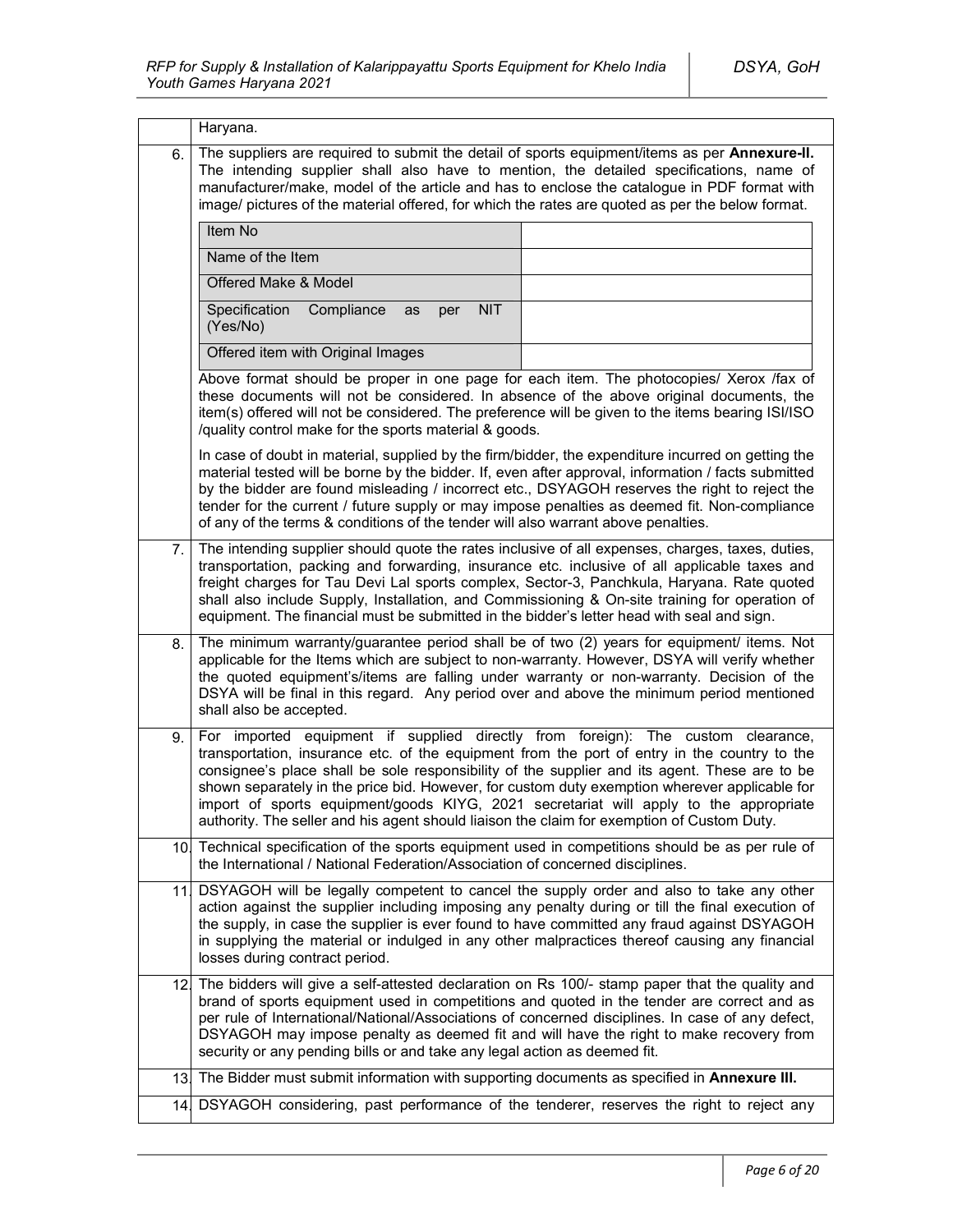|     | tender.                                                                                                                                                                                                                                                                                                                                                                                                                                                                                                                                                                                                                                                                                                                                                                                                                                                                                                                                               |  |
|-----|-------------------------------------------------------------------------------------------------------------------------------------------------------------------------------------------------------------------------------------------------------------------------------------------------------------------------------------------------------------------------------------------------------------------------------------------------------------------------------------------------------------------------------------------------------------------------------------------------------------------------------------------------------------------------------------------------------------------------------------------------------------------------------------------------------------------------------------------------------------------------------------------------------------------------------------------------------|--|
| 15. | In case, any dispute arises in regard to the tender, the decision of the DSYAGOH will be final<br>and binding.                                                                                                                                                                                                                                                                                                                                                                                                                                                                                                                                                                                                                                                                                                                                                                                                                                        |  |
| 16. | In case of litigation, the courts at Panchkula only will have jurisdiction for deciding case<br>according to Indian law in force.                                                                                                                                                                                                                                                                                                                                                                                                                                                                                                                                                                                                                                                                                                                                                                                                                     |  |
| 17. | The technical bids will be opened first and financial bids of only those bidders shall be opened<br>whose Technical bids are accepted by the competent authority.                                                                                                                                                                                                                                                                                                                                                                                                                                                                                                                                                                                                                                                                                                                                                                                     |  |
| 18. | It must be noted that this is just an enquiry and does not amount to any commitment on the<br>part of DSYAGOH to order any products offered. The decision of DSYAGOH in this regard<br>would be final and be entirely, at its discretion.                                                                                                                                                                                                                                                                                                                                                                                                                                                                                                                                                                                                                                                                                                             |  |
| 19. | The supplier shall not dispatch the ordered material after expiry of the delivery period. The<br>supplier shall apply to DSYAGOH for extension of delivery period and obtain approval before<br>dispatch. In case the supplier dispatches the goods late, without obtaining an approval for<br>extension, it would be doing so at its own risk and no claim for payment for such supply and /<br>or any other expense related to such supply shall lie against DSYAGOH.                                                                                                                                                                                                                                                                                                                                                                                                                                                                               |  |
|     | 20. The supplies received, if not found as per specification of tendered items, are liable to be<br>rejected                                                                                                                                                                                                                                                                                                                                                                                                                                                                                                                                                                                                                                                                                                                                                                                                                                          |  |
| 21  | Supply will be made in full quantity within the stipulated time and at place indicated in the<br>supply order.                                                                                                                                                                                                                                                                                                                                                                                                                                                                                                                                                                                                                                                                                                                                                                                                                                        |  |
|     | 22 Software up-gradation, if any, during the Guarantee/Warranty shall be provided by the Supplier<br>free of cost.                                                                                                                                                                                                                                                                                                                                                                                                                                                                                                                                                                                                                                                                                                                                                                                                                                    |  |
| 23. | Delivery period: - The delivery of the store is required in full quantity within 21 days from the<br>date of issue of supply order.                                                                                                                                                                                                                                                                                                                                                                                                                                                                                                                                                                                                                                                                                                                                                                                                                   |  |
| 24  | Payments terms: - One hundred percent (100%) payment of the contract price subject to<br>recoveries / liquidated damages/shortages etc., if any, shall be paid on receipt and inspection of<br>goods in good condition (including installation & commissioning) and upon submission of the<br>following documents:<br>Suppliers certificate that the amount shown in the invoice are correct in terms of the<br>İ.<br>contract and that all terms and conditions of the contract have been complied with;<br>Four copies of Supplier's invoice showing contract number, goods description, quantity,<br>ii.<br>unit price and total amount;<br>Acceptance Certificate, in original issued by the authorized representative of the<br>iii.<br>consignee;<br>Two copies of Packing list identifying contents of each lot;<br>iv.<br>Insurance certificate;<br>٧.<br>Warranty Certificate (Wherever Applicable)<br>vi.<br>vii.<br>Certificate of origin. |  |

**Note**: The format of the Technical Bid/ Index for the Technical Bid Documents will be as per **Annexure-A** of this document and the bidders are requested to upload their Technical Bids on the Portal with index as provided in **Annexure-A.**

**In case of non-submission of required Eligibility Documents as at Annexure-A, the bid of the firm will not be considered and no further chance will be given for the submission of these documents. However, clarification, if any, of already submitted documents maybe obtained in case required as per the rules.**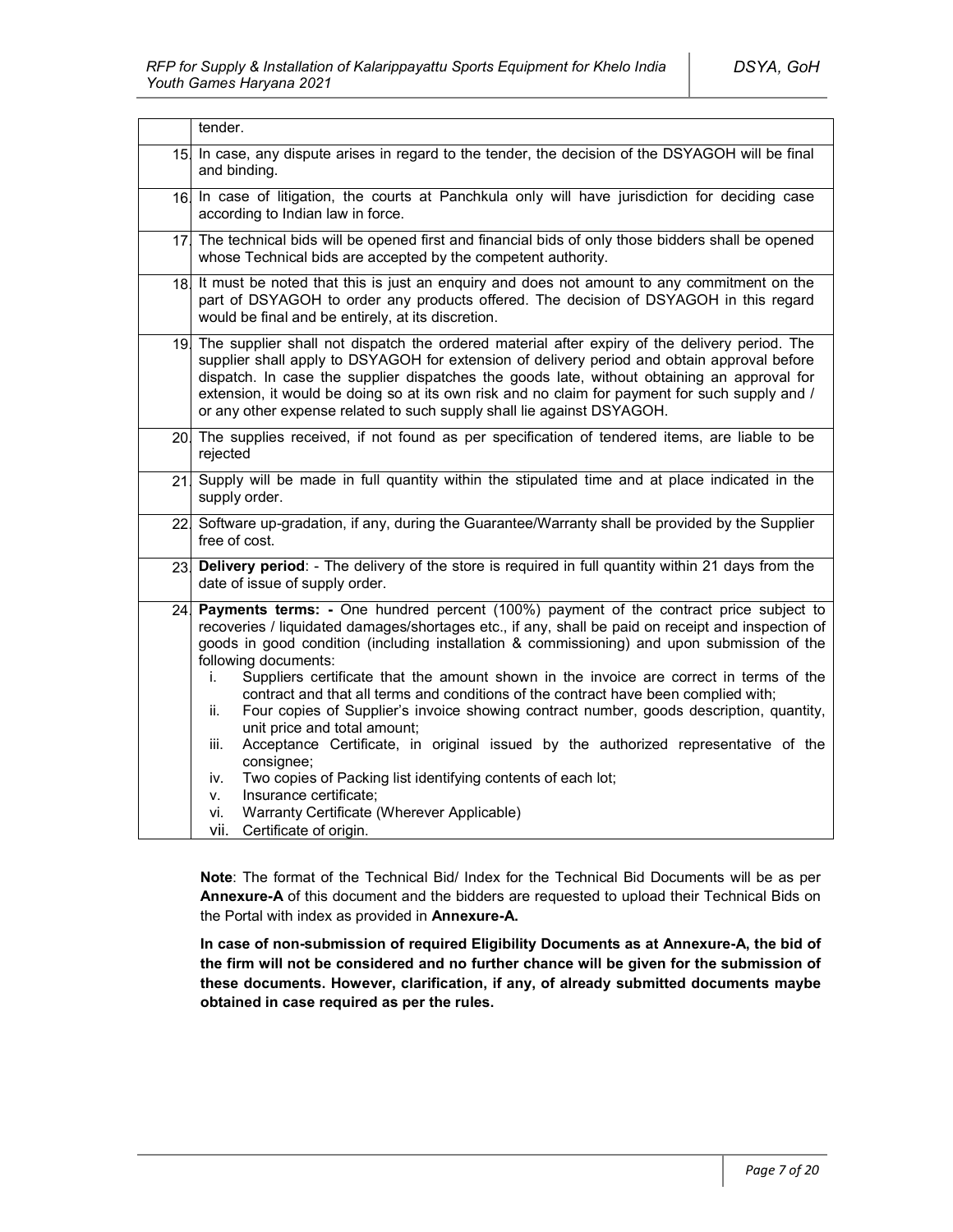**Standard Terms and Conditions** (wherever applicable these terms & conditions will overrule the specific terms and conditions as at Para 'C' above): -

#### **1. EMD: -**

The firms are required to deposit Earnest Money as indicated above failing which the tenders are liable to be rejected. Manufacturing Micro & Small Enterprises (MSEs) of the State, Startups/ First Generation Entrepreneurs of the State, Central or Haryana Public Sector Enterprises and "approved sources" as declared by the Industries Department, Haryana, are exempt from the deposit of EMD.

#### **2. Performance Security:**

The successful Tenderer/Bidder shall be required to deposit Performance Security Deposit within 14 days of issuance of LOA as under: -

| Sr.<br>No.     | <b>Type of Firm/Enterprises</b>                                   | <b>Value of Performance Security</b><br><b>Deposit</b>                              |
|----------------|-------------------------------------------------------------------|-------------------------------------------------------------------------------------|
| l1             | Haryana based firms: -                                            |                                                                                     |
|                | Haryana Based Micro and<br>(i)<br><b>Small Enterprises (MSEs)</b> | $(i)$ @0.2% of the value of contract                                                |
|                | (ii) Haryana based other firms<br>enterprises                     | (ii) @2% of the value of contract                                                   |
| $\overline{2}$ | Other States/ UTs based firms                                     | @ 3% of the value of contract                                                       |
|                |                                                                   | # Harvana hased MSEs will be eligible for performance security deposit @ 0.2% who l |

**#** *Haryana based MSEs will be eligible for performance security deposit @ 0.2% who have filed SSI Certificate/EM Part-II/Udyog Aadhaar Memorandum (UAM)/Udyam Registration in Haryana and who participate directly in the tendered/quoted items and offering to supply the entire* Work/Supply Order by their enterprise*.*

The conditions governing the above may kindly be seen in the notification dated 14.12.2020.

The performance security in excess of the EMD already deposited can be submitted in the shape of Demand Draft/Call Deposit Receipt/Banker's Cheque or in the shape of equivalent Bank Guarantee of any scheduled bank with branch in Panchkula. The performance security shall be returned after the successful completion of the warranty period.

In case of Bank Guarantee, the successful bidder shall furnish the performance security for the required amount (as per the above table) valid up to 180 days beyond the warranty period and further revalidating till the warranty in case of replacement during warranty period.

### **3. Price Fall Clause:**

Price Fall Clause is that the price quoted in the tender/quotation or approved in the Rate Contract for the stores shall not exceed in any way the lowest price at which the tenderer quote for the supply the stores of identical description to Central / State Government Institutions/Undertakings/any other person during the delivery period/currency period of the rate contract. If, at any time during the delivery period/currency period, the successful tenderer reduces the rates/sale price of the quoted stores to any person at the price lower than the price chargeable under the supply order/ rate contract, the tenderers should forthwith notify such reduction and inform this office and the price payable under the supply order/contract for the stores supplied after the date of coming into force of such reduction of the rates shall stand correspondingly reduced to that level. The successful tenderers shall promptly notify the reduction of rates to this office as well as to the concerned Indenting Officer/ Consignees. The tenderer shall also give a certificate on their bills that the rates charged by them are not in any way higher to those quoted by them to the Central and other State Government etc., during the corresponding period. The Indenting Officer shall be required to ensure that requisite certificate is given by the concerned firm on the bills before releasing their payments.

**4. Penalty to firm on Delay in delivery:** Should the contractor fail to deliver or dispatch any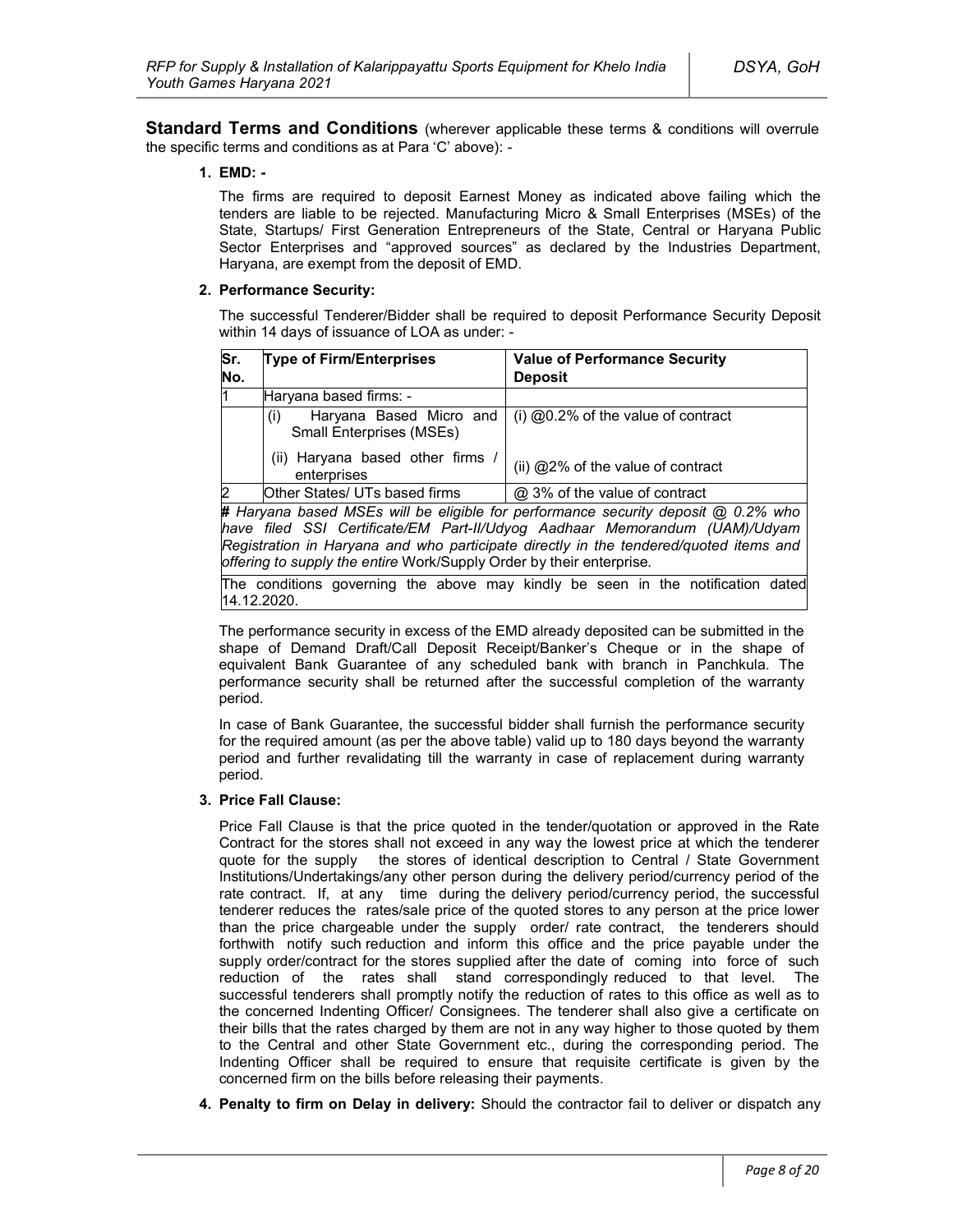consignment within the period prescribed for such delivery or dispatch stipulated in the supply order, the delayed consignment will be subject to 2% penalty per consignment per month recoverable on the value of the stores supplied.

**5.** The bidders are required to quote the basic rates, the delivery/ transportation costs/ applicable GST and duties etc., and the place of billing for the supply of stores clearly and separately. The bidders are required to intimate the place of billing.

#### **6. Penalty Clause for Department/ Govt. Agencies for delay in Payment**

Delay in payments to the suppliers beyond the stipulated credit period indicated in the supply order, unless supported by cogent reasons and approved by a higher authority, will attract penal interest on the defaulting amount  $@$  Rs. 25/- per rupees one lakh per day of delay beyond the stipulated credit period.

#### **7. Negotiation of Rates**

Regarding negotiations of rates, policy issued by the State Government vide G.O. No.2/2/2010-4-IB-II dated 18.06.2013, G.O. No.2/2/2010-4-IB-II dated 16.06.2014, G.O. No.2/2/2010-4-IB-II dated 09.02.2015 will be applicable.

#### **8. Concession to MSMEs of State:**

The State Government has notified "Haryana State Public Procurement Policy for MSME - 2016" which will be applicable in respect of concessions to Haryana based MSMEs and KVIs. For claiming the relevant concession/s like Tender Fee, Earnest Money Deposit (EMD), Turnover, Exemption in respect of Past Performance & Experience, Purchase Preference and Performance Security, the bidders are required to submit the documentary proof from Government authorities showing that they come under Haryana based manufacturing MSME/KVI units as the case may be e.g. **\***Entrepreneurs Memoranda in Haryana in bidder's name and further subject to fulfilment of eligibility criteria as provided in the said Policy of 2016.

**\*Note:-** To claim the concessions/benefits under the above policy, the bidder is required to submit SSI Certificate/Manufacturing Entrepreneurs Memorandum (part-II) issued by the Industries Department Haryana in respect of the quoted item / Udhyog Aadhaar Memorandum (UAM)/Udhyam Registration of Haryana based manufacturing enterprises in respect of the quoted item *(Ref. Industries & Commerce Department Haryana Memo No.TS/DS&D/11389-A Dated 03.07.2018)* and further subject to fulfilment of eligibility criteria as provided in the said Policy of 2016 and amendments from time to time

#### **9. Concession/benefits to Startups/First Generation Entrepreneurs of State:**

The State Government has notified "Concession/benefits in Public Procurement to Startups/First Generation Entrepreneurs of State" which will be applicable in respect of concessions to Startups/First Generation Entrepreneurs of State. For claiming the relevant concession/s like Tender Fee, Earnest Money Deposit (EMD), Turnover, Exemption in respect of Past Performance & Experience, Purchase Preference and Performance Security, the bidders are required to submit the documentary proof as per the said policy.

**10.** In case of evidence of cartel formation by the bidder(s), the EMD is liable to be forfeited along with other actions as are permissible to Government like filing complaints with the Competition Commission of India and/ or other appropriate forums.

#### **11. Purchase Preferences for approved Sources**

The DSYA Haryana, reserves the right to allow purchase preference to the approved sources, including Central or Haryana State Public Sector Undertakings/Enterprises, provided that such approved source takes part in the bidding process and the quoted prices of the approved source is within 10% of the lowest acceptable price, other things being equal. However, such purchase preference would be available to the approved source only at the lowest acceptable price.

**12. Preference to Make in India: -** The public procurement in the State in reference to "Preference to make in India" shall be governed by Govt. Order No.02/08/2020-4IB-II dated 18.11.202 or as amended from time to time in this regard)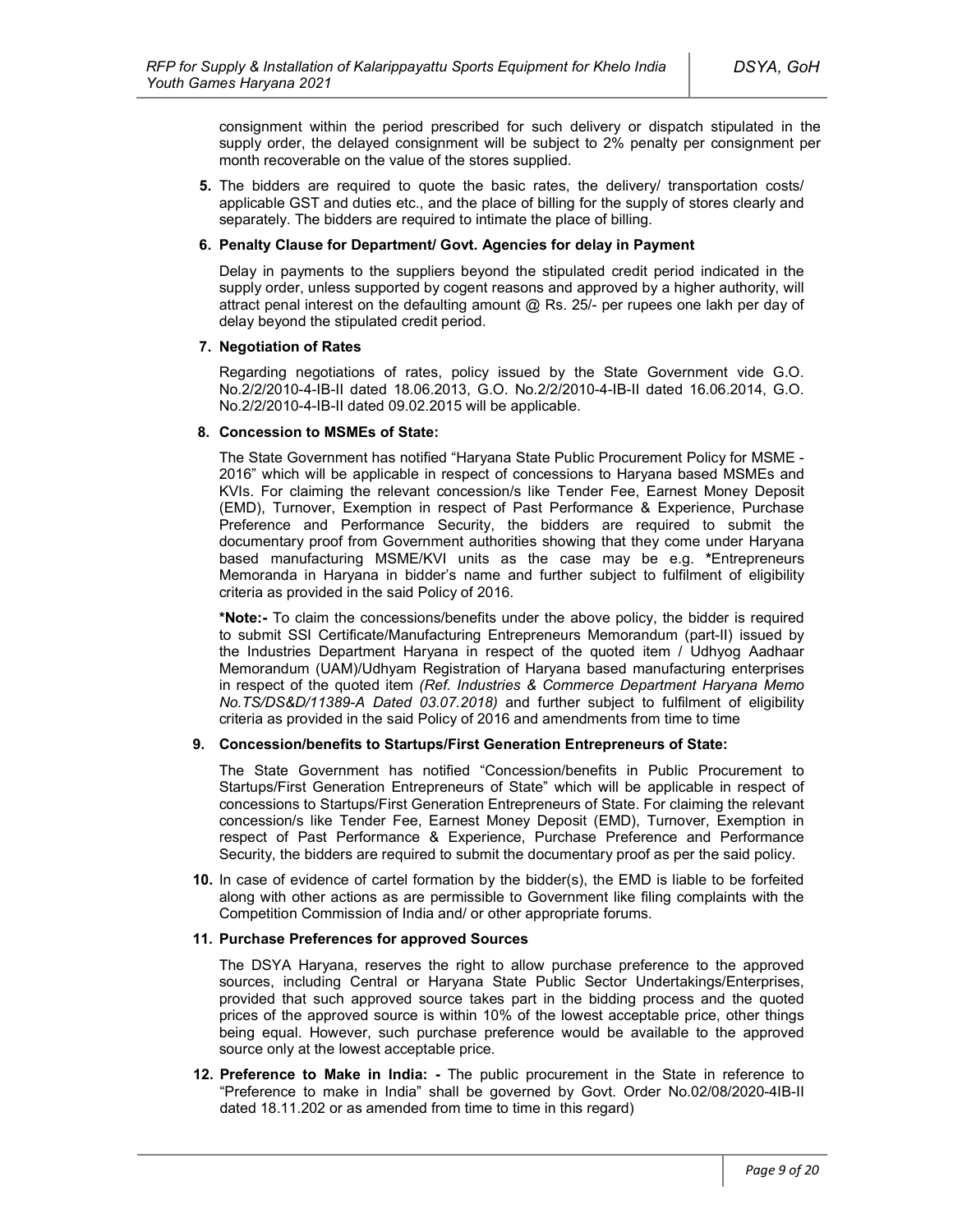**13. Restriction in Public procurement from bidders of certain Countries: -** The restriction on procurement from bidders from a Country or Countries on grounds of Defense of India or matters directly or indirectly related thereto including National Security shall be governed by Govt. Order No.02/09/2020-4IB-II dated 10.12.2020 or as amended from time to time in this regard).

#### **14. Penalty clause for rejected samples/ material offered by the Bidder:**

In case, the material offered for inspection by the firm fails to meet the specifications stipulated in NIT/Order/Contract and the samples are rejected by the Inspecting Committee, the Indenting Department will have the right to levy a penalty at 0.1% of the total order value. In case, the material offered for inspection fails during the 2nd inspection also, the Indenting Department will have the right to increase the penalty to 0.25% of the total order value. In case, the material offered fails during the 3rd and final inspection also, the firm will be liable for penal action including forfeiture of security, risk purchase, debarring/ blacklisting in future, and no further opportunity for inspection would be provided to the supplier firm.

#### **15. Grievance Redressal Mechanism for dealing with the representations/ complaints/ letters of the participating bidders/ firms:**

A time bound Grievance Redressal Mechanism for dealing with the representations/ complaints/ letters of the participating bidders/ firms in the tendering process in the State Public Procurement will be governed by State Government Policy. All the bidders/ firms who want to make any representation/ complaint against any issue related to their technical scrutiny of the bids may do the same within 5 working days (up to 05:00 P.M. of the Fifth Working day) of the date of issue of letter/ intimation regarding their **As per NIT/ Not as per NIT status.** They have to ensure that their communication is delivered/ reached within 5 working days and delay in postal will not be counted as a valid reason. No representation/ complaint in whatsoever manner from the bidders/ firms will be entertained after the opening of Financial Bid.

**16. Blacklisting**: - The firm should not be blacklisted/debarred either in Government Departments/Agencies in State of Haryana or Central Government Departments/Agencies etc. as on the date of submission of the bid in the present tender. Declaration for the same should be submitted as per the enclosed Annexure- 'D'.

### **17. Arbitration Clause**

In the case of dispute arising upon or in relation to or in connection with the contract between the Employer and the Supplier, which has not been settled amicably, any party can refer the dispute for Arbitration under The Arbitration and Conciliation Act, 1996. Such disputes shall be referred to an Arbitral Tribunal consisting of 3 (three) arbitrators, one each to be appointed by the Employer and the Supplier, the third arbitrator shall be chosen by the two arbitrators so appointed by the parties and shall act as Presiding Arbitrator. In case of failure of the two arbitrators, appointed by the parties to reach a consensus regarding the appointment of the third arbitrator within a period of 30 days from the date of appointment of the two arbitrators, the Presiding arbitrator shall be appointed by the Principal Secretary to Government of Haryana, Department of Sports & Youth Affairs, Chandigarh. The Arbitration and Conciliation Act, 1996 and any statutory modification or re-enactment thereof, shall apply to these arbitration proceedings.

Arbitration proceedings shall be held in India at Panchkula, Haryana and the language of the arbitration proceedings and that of all documents and communications between the parties shall be English.

#### **18. Jurisdiction**

All disputes will be settled within the jurisdiction of the Head Quarters of Director, DSYA, Haryana at Panchkula.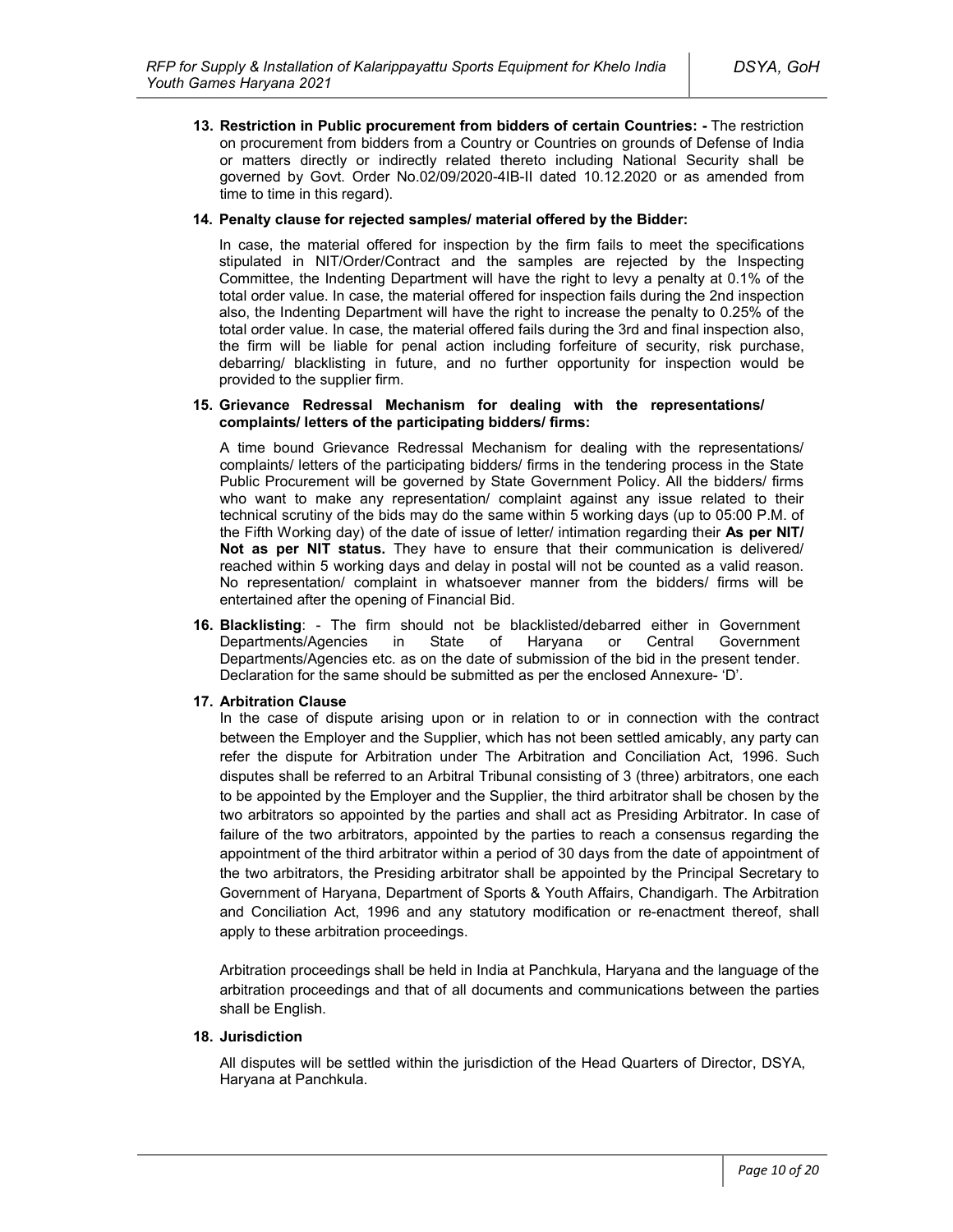### **E. OTHER TERMS AND CONDITIONS**

- 1. The firms are required to mention bifurcation of their rates showing the detail of Basic Rates, GST, Duties etc. in their bid. In case, the supplies are delayed by the firm beyond the stipulated delivery period & there has been any upward revision in the rates of GST/ Duties ON THE CONTRACTED ITEM, no such increase will be allowed. However, if there has been any reduction in GST/Duties, the same will be availed. No variation in GST/ Duties on raw material will be applicable.
- 2. All documents to be submitted by the tenderers with their offer should be self-attested in case the same are copies of original documents.
- 3. The Earnest money of the tenderers will be forfeited to Govt. account and blacklisting/ debarring besides other penal action, if they withdraw their offer/ rates or modify the terms & conditions of the same at any time during the validity of their offer before acceptance.
- 4. The authorized dealer should submit authority letter of their manufacturer, to quote the rates on their behalf failing which tender is liable to be rejected.
- 5. When manufacturer as well as its dealer/s both quote the rates in the same purchase case, then for the purpose of distribution of order, they will be considered as one offer & the order/rate contract will be placed on that firm only which has quoted lower rates among such offers & the offer is as per NIT.
- 6. The Bid i.e. Technical Bid as well as Financial Bid is to be submitted online on web portal https://etenders.hry.nic.in/nicgep/app. The Technical Bids uploaded on the portal should have proper indexing and page numbering on all the documents forming the Technical bid. Any supporting documents if required is to be submitted in online mode only along with their Technical Bids by due date and time.
- 7. The Financial bid/s of only those bidders/ items will be opened who qualify on the basis of their Technical Bids and wherever required approval of samples. The date & time of opening of the Financial bids will be intimated in the due course. The financial must be submitted in the bidder's letter head with seal and sign.
- 8. The offer without prescribed Earnest Money, Tender Fee & E-Service fee is liable to be summarily rejected. The deficiency in the remaining documents and tender requirement can be made subject to the decision by DSYA, Panchkula, Haryana
- 9. The quantity of Stores can be increased or decreased.
- 10. Notwithstanding anything contained in the Tender, DSYA reserves the right to accept or reject any Bid, and to cancel the bid process and reject the Tender, at any time, without thereby incurring any liability to the affected Bidder or Bidders and without any obligation to inform the participating/affected Bidder (s) the reason for such decision.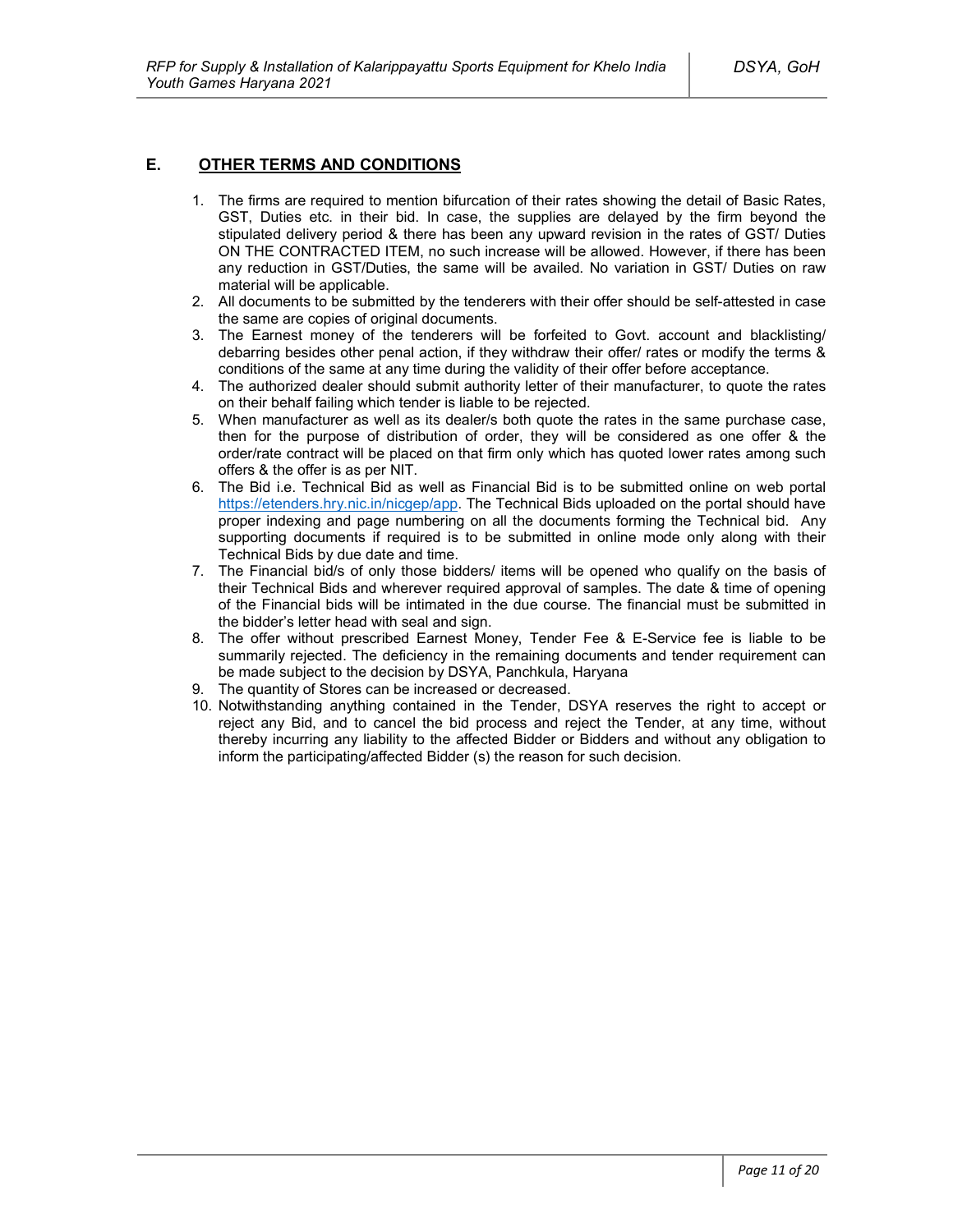### **Annexure- 'A'**

### **Technical Bid format/Index for the Technical Bid documents**

| Sr.<br>No.     | Name of the document                                                                                                                                                                                                                                                                                                                                                                                                                                                            | <b>Status</b><br>оf<br>submission<br>(Yes/No) | Page Number as per<br>numbering given to the<br>technical<br>bid<br>documents<br>uploaded<br>on the portal |
|----------------|---------------------------------------------------------------------------------------------------------------------------------------------------------------------------------------------------------------------------------------------------------------------------------------------------------------------------------------------------------------------------------------------------------------------------------------------------------------------------------|-----------------------------------------------|------------------------------------------------------------------------------------------------------------|
| $\mathbf 1$    | All the documents submitted by the bidder as part of<br>its Technical Bid are attested by the signing authority<br>of the bidder.                                                                                                                                                                                                                                                                                                                                               | Yes/No                                        |                                                                                                            |
| $\overline{2}$ | An undertaking by the bidding firm in reference to<br>acceptance of all the terms & conditions and<br>specifications.                                                                                                                                                                                                                                                                                                                                                           | Yes/No                                        |                                                                                                            |
| 3              | Bidder should submit documents as per condition<br>No. $C(1)$ of the NIT.                                                                                                                                                                                                                                                                                                                                                                                                       | Yes/No                                        |                                                                                                            |
| 4              | In respect of condition no. D (16) of the NIT Affidavit<br>on Non-Judicial Stamp Paper duly certified by the<br>Notary stating that the firm [name of the Firm] has<br>blacklisted/debarred<br>been<br>either<br>in<br>never<br>Department/Agencies<br>in<br>State<br>of<br>Government<br>Haryana<br>Central<br><b>or</b><br>Government<br>Department/Agencies etc. as on the date of<br>submission of the bid in the present tender. Please<br>refer Annexure- 'D' of the NIT. | Yes/No                                        |                                                                                                            |
| 5              | In respect of condition No. C (2) of the NIT Average<br>annual turnover of the Bidder from sale of sports<br>apparel and equipment/items in the last 3 years i.e.<br>2017-18, 2018-19 and 2019-20 must be at least 01<br>Crore. Bidder is required to submit valid Turnover<br>Certificate for last 3 Financial Years duly certified by<br>CA as per the enclosed Annexure- 'E' of the NIT.                                                                                     | Yes/No                                        |                                                                                                            |
| 6              | Bidder should submit documents as per condition<br>No. C (3) of the NIT.                                                                                                                                                                                                                                                                                                                                                                                                        | Yes/No                                        |                                                                                                            |
| $\overline{7}$ | Bidder should submit documents as per condition<br>No. $C(4)$ of the NIT.                                                                                                                                                                                                                                                                                                                                                                                                       | Yes/No                                        |                                                                                                            |
| 8              | Bidder should submit all the required details as per<br>Condition as at Sr. No. C (6) of the NIT.                                                                                                                                                                                                                                                                                                                                                                               | Yes/No                                        |                                                                                                            |
| 9              | Bidder should submit certificate as per condition No.<br>$C(7)$ of the NIT.                                                                                                                                                                                                                                                                                                                                                                                                     | Yes/No                                        |                                                                                                            |
| 10             | Bidder should submit the warranty certificate as per<br>condition No. C (8) of the NIT.                                                                                                                                                                                                                                                                                                                                                                                         | Yes/No                                        |                                                                                                            |
| 11             | Bidder should submit certificate as per condition No.<br>$C(9)$ of the NIT.                                                                                                                                                                                                                                                                                                                                                                                                     | Yes/No                                        |                                                                                                            |
| 12             | In respect of Condition as at Sr. No. C (10) of the<br>NIT-the bidder is required to submit certificate that<br>the technical specification of the sports equipment<br>used in competitions should be as per rule of the<br>International / National Federation/Association of<br>concerned disciplines.                                                                                                                                                                        | Yes/No                                        |                                                                                                            |
| 13             | Bidder should submit self-attested declaration on Rs.<br>100/- stamp paper as per Condition as at Sr. No. C<br>$(12)$ of the NIT.                                                                                                                                                                                                                                                                                                                                               | Yes/No                                        |                                                                                                            |
| 14             | In respect of Condition as at Sr. No. C (13) of the<br>NIT- The bidder must submit information with                                                                                                                                                                                                                                                                                                                                                                             | Yes/No                                        |                                                                                                            |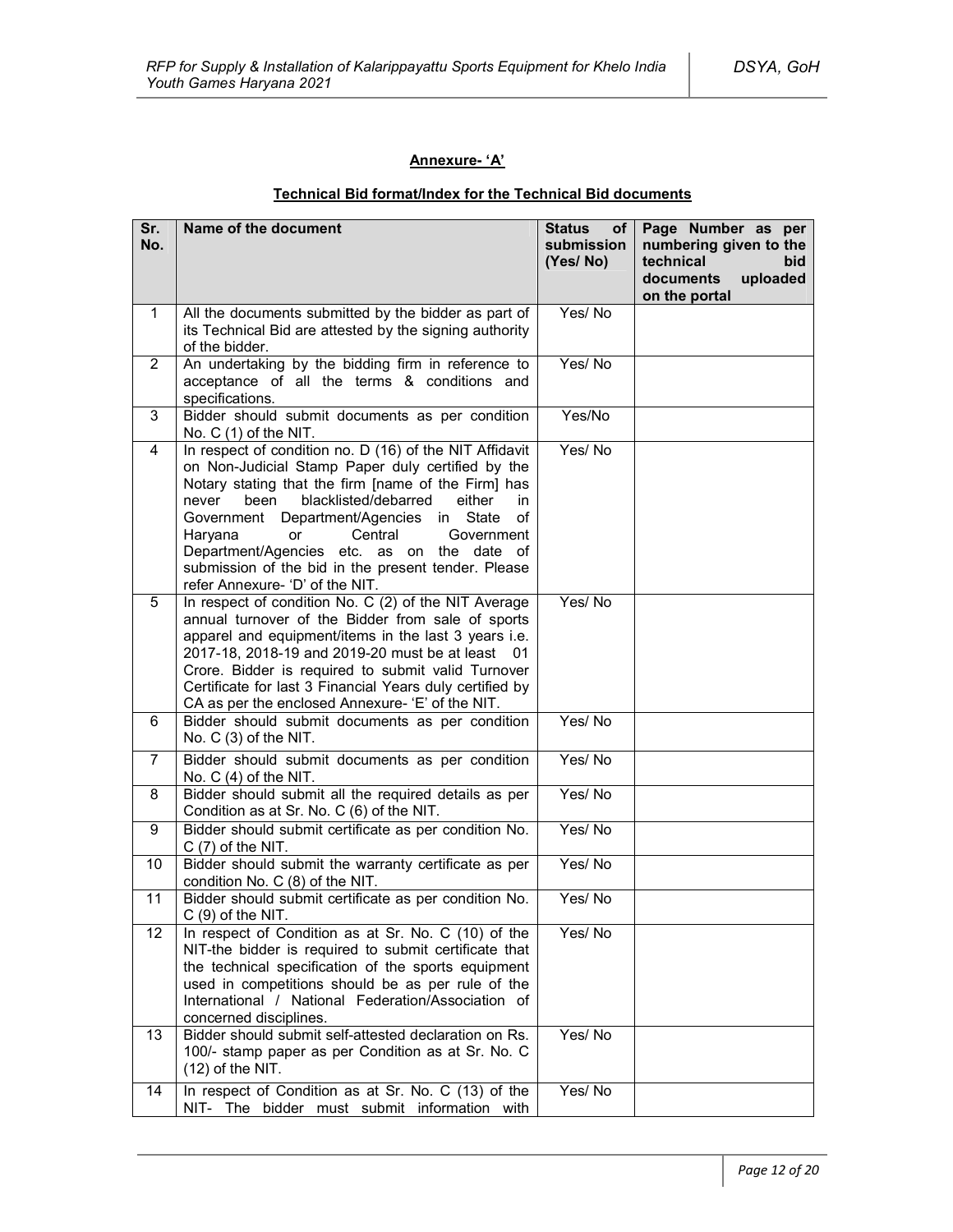|    | supporting documents as specified in <b>Annexure-III.</b> |         |
|----|-----------------------------------------------------------|---------|
| 15 | Bidder should submit undertaking as per condition         | Yes/No  |
|    | No. C (22) of the NIT.                                    |         |
| 16 | <b>GST</b><br>Bidder should provide Copy of<br>valid      | Yes/No  |
|    | Registration Certificate.                                 |         |
| 17 | Acceptance of Delivery Period as per NIT.                 | Yes/No  |
| 18 | Acceptance of Payment terms as per NIT.                   | Yes/No  |
| 19 | All uploaded documents are properly numbered and          | Yes/No  |
|    | in sequence.                                              |         |
| 20 | Tender submission letter submitted                        | Yes/No  |
| 21 | PDF Catalogue as per Annexure II                          | Yes /No |

**Important:** -\* **In case the Technical Documents are uploaded on the portal without proper page numbering, the Tendering Department will be within its right to cancel the bid of the said firm.**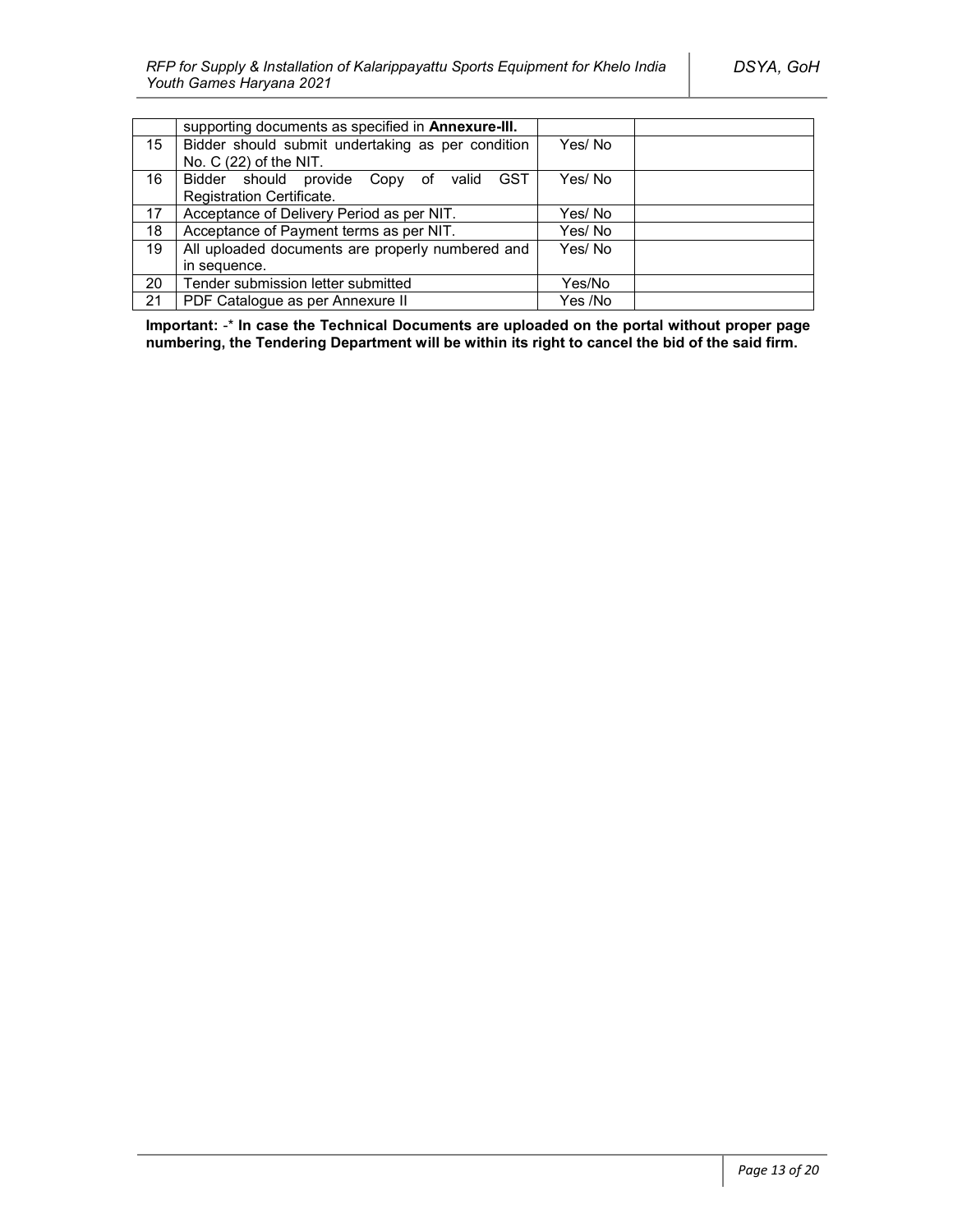### **Annexure- 'B'**

#### **Tender Submission Letter**

To

CEO, Khelo India Youth Games, Department of Sports & Youth Affairs (DSYA), Government of Haryana Tau Devi Lal Sports Complex, Sector 3, Panchkula, Haryana – 134109

Sub: 'Supply & Installation of Kalaripayattu Sports Equipment for Khelo India Youth Games Haryana-2021'

Ref: RFP No. .................................................

I/ We, the undersigned, offer to provide the above services to DSYA. We are hereby submitting our bid, in a sealed envelope.

I/We, hereby declare that:

- (a) We are enclosing and submitting herewith our Bid, with the details as per the requirements of the tender, for your evaluation and consideration.
- (b) I/We have read carefully the terms and conditions of the tender document attached hereto and hereby agree to abide by the said terms and conditions.
- (c) The bid is unconditional.
- (d) I/We undertake that documents submitted are genuine/authentic and nothing material has been concealed. I/We understand that the contract is liable to be cancelled, if it is found to be having obtained, through fraudulent means/concealment of information.
- (e) We shall make available to the DSYA any additional information it may find necessary or require to clarify, supplement or authenticate the Bid.
- (f) Until a formal agreement is prepared and executed, acceptance of this tender document shall constitute a binding contract between DSYA and us subject to the modifications, as may be mutually agreed to, between DSYA and us.
- (g) We agree to keep this bid valid for acceptance for a period of ninety (90) days from the date of opening the bid.

We understand that the DSYA is not bound to accept any tender that the DSYA receives.

Yours faithfully,

Authorized Signatory (with Name, Designation, Contact no. and Seal) *Note: On the Letterhead of the Bidder.*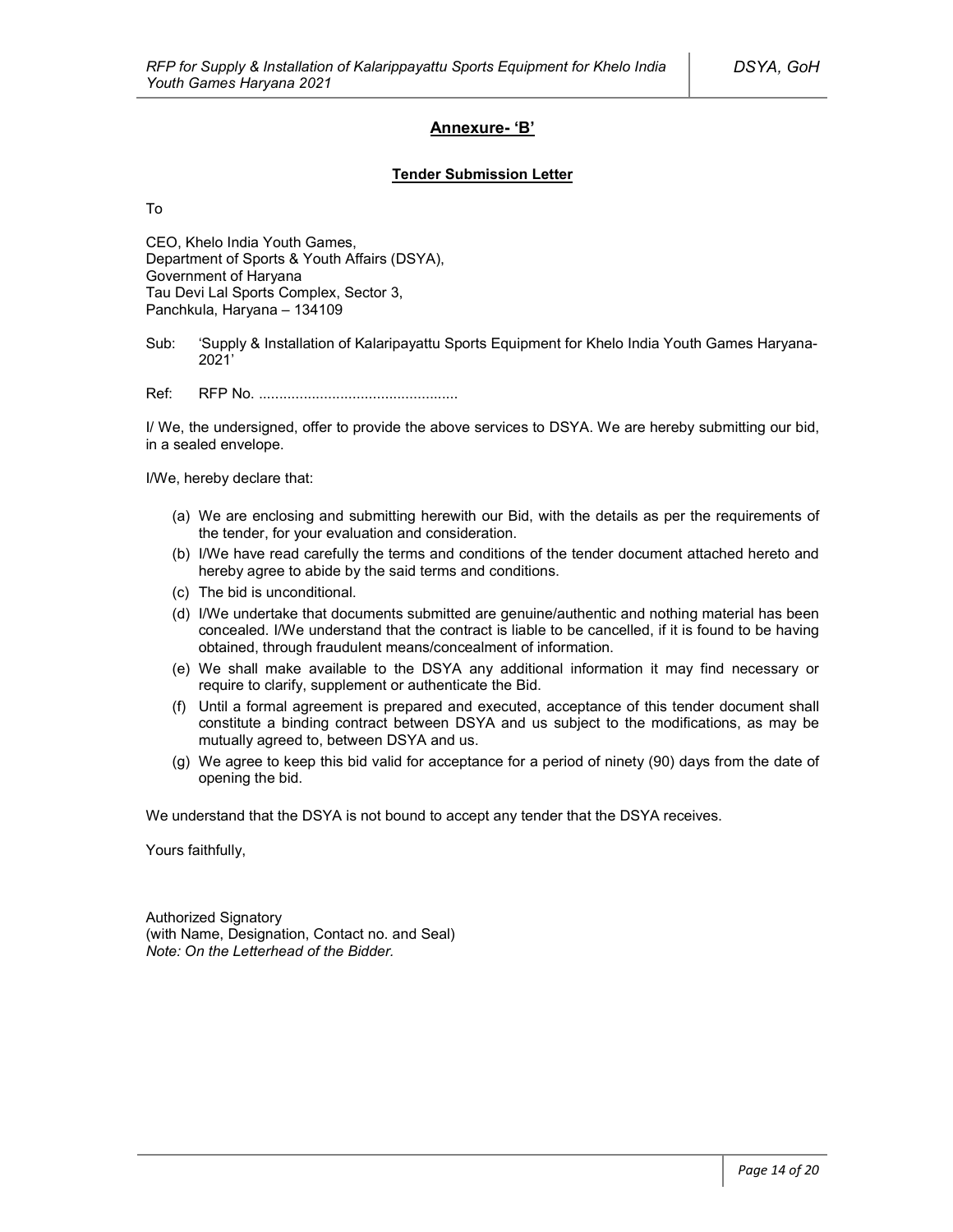### **Annexure- 'C'**

#### **MAF (Manufacturer Authorization Form)**

Date: Ref Number:

To

CEO, Khelo India Youth Games, Department of Sports & Youth Affairs, Govt. of Haryana, Tau Devi Lal Sports Complex, Sector 3, Panchkula, Haryana - 134109

- Sub: 'Supply & Installation of Kalaripayattu Sports Equipment for Khelo India Youth Games-2021, Haryana'
- Ref: RFP No. .................................................

Dear Sir,

We authorize M/s ................., to offer their quotation, negotiate and conclude the contract with you against the above invitation for offer.

We hereby extend our full guarantee and warranty as per terms and conditions of the and/or the contract for the equipment and services offered against this invitation for offer by the M/s ……………., **<Full address>**. We hereby commit to the terms and conditions and will not withdraw our commitments during the process and/or the period of contract. As OEM, if the successful bidder is unable to perform services as per contract, OEM shall offer maintenance services or designate another agency as per /contract for equipment offered and shall be responsible for execution of contract and shall be eligible to receive payments as per payment schedule

Yours Faithfully, (Signature of the Bidder)

Name Designation Seal<sup>1</sup> Date: Business Address: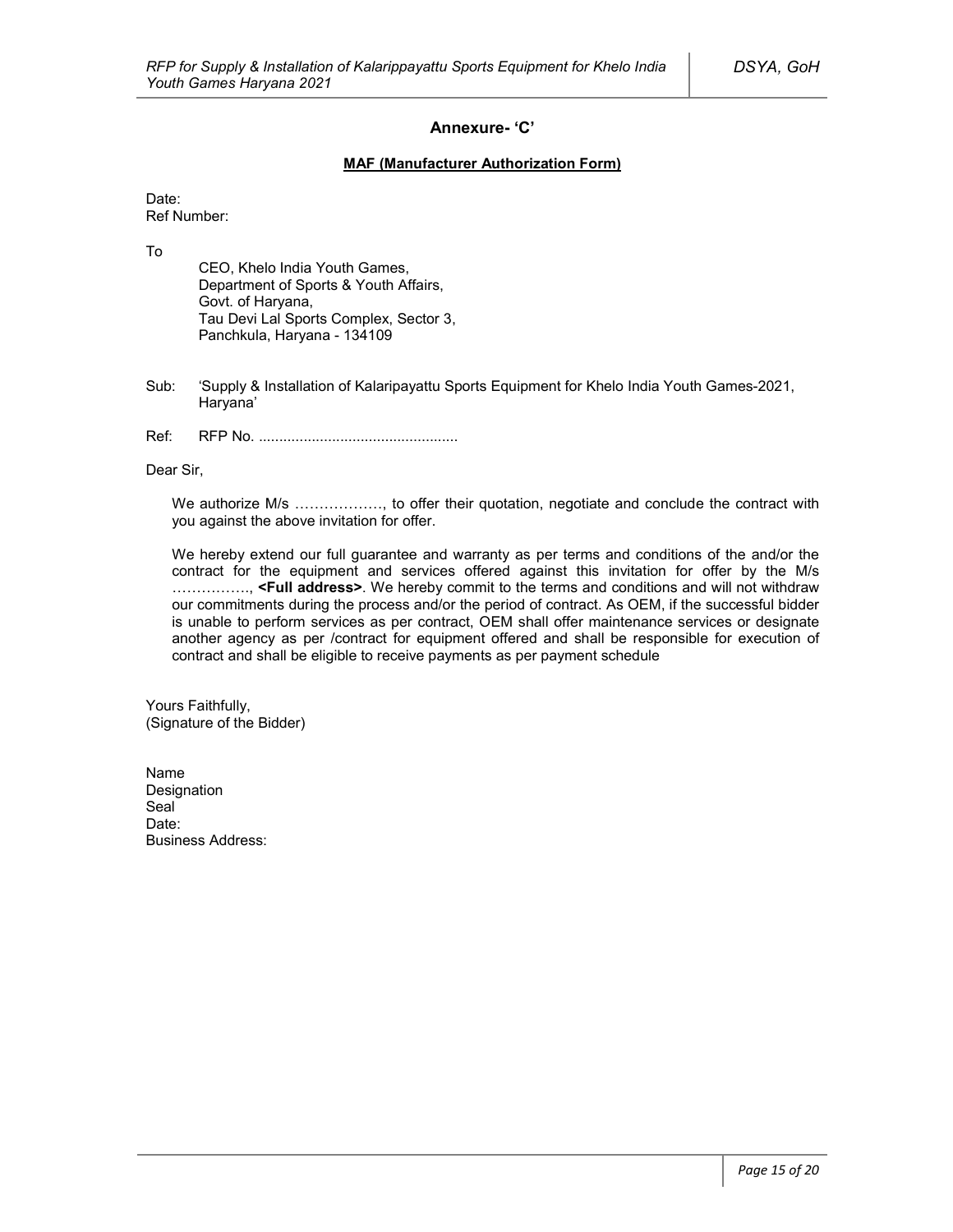### **Annexure-'D'**

#### **Performa for Affidavit**

*(on non-judicial stamp paper of Rs. 100/-)*

I \_\_\_\_\_\_\_\_\_\_ Proprietor/Director/Partner of the firm M/s. \_\_\_\_\_ do hereby solemnly affirm that our firm M/s. has never been blacklisted/debarred either in Government Departments/Agencies in State of Haryana or Central Government Departments/Agencies etc. as on the date of submission of the bid in the present tender.

…………………………………………… Name of the Bidder

…………………………………………………… Signature of the Authorised Signatory

…………………………………………… Name of the Authorised Signatory

Place: \_\_\_\_\_\_\_\_\_\_\_\_\_\_\_\_\_ Date: \_\_\_\_\_\_\_\_\_\_\_\_\_\_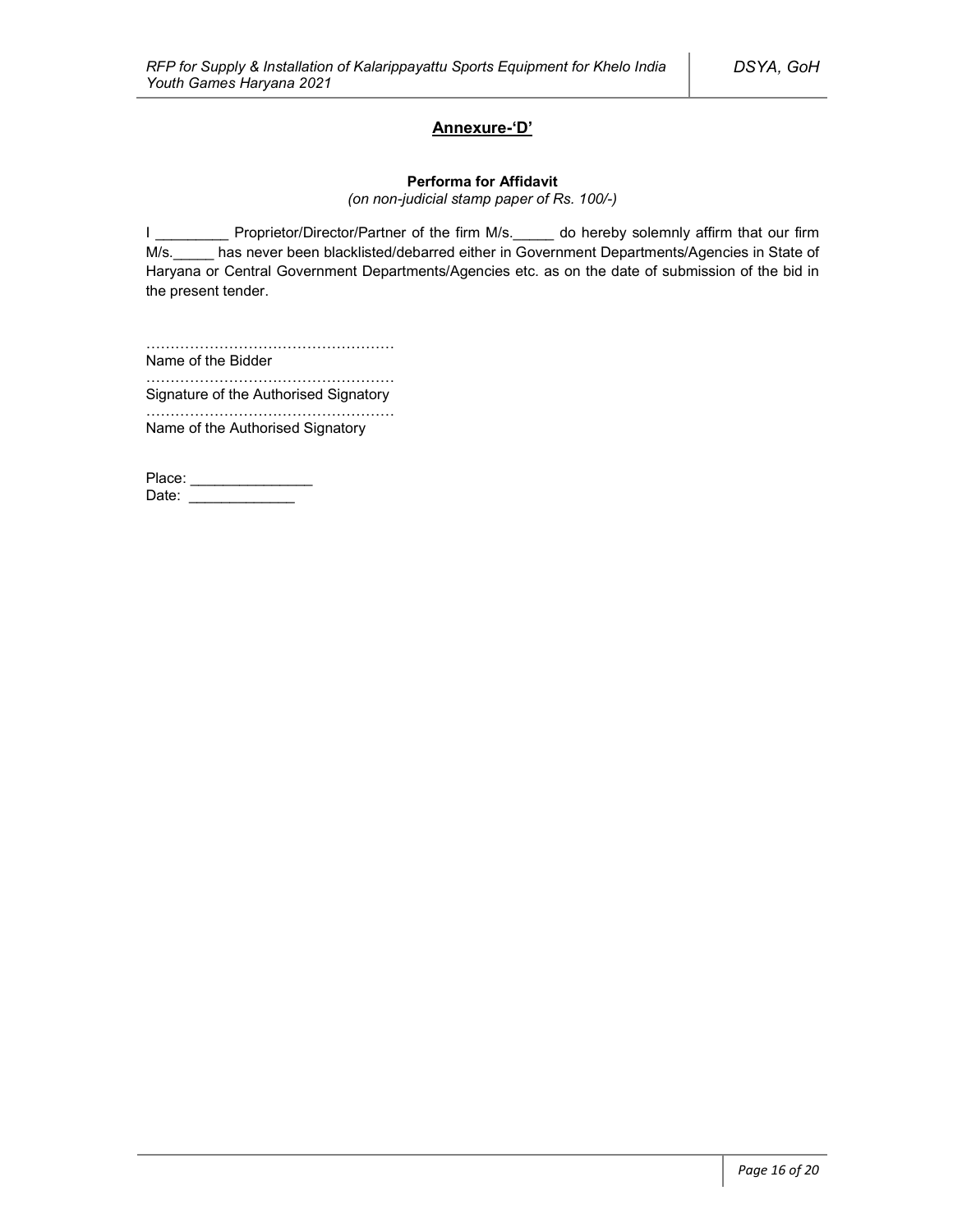### **Annexure- 'E'**

#### **Format for Financial Capacity**

| <b>Financial Year</b> | <b>Annual Turnover</b> |
|-----------------------|------------------------|
| 2017-18               |                        |
| 2018-19               |                        |
| 2019-20               |                        |

**Note:** All figures quoted above shall be substantiated by attaching the copy of Audited Annual Reports or a certificate from a Chartered Accountant.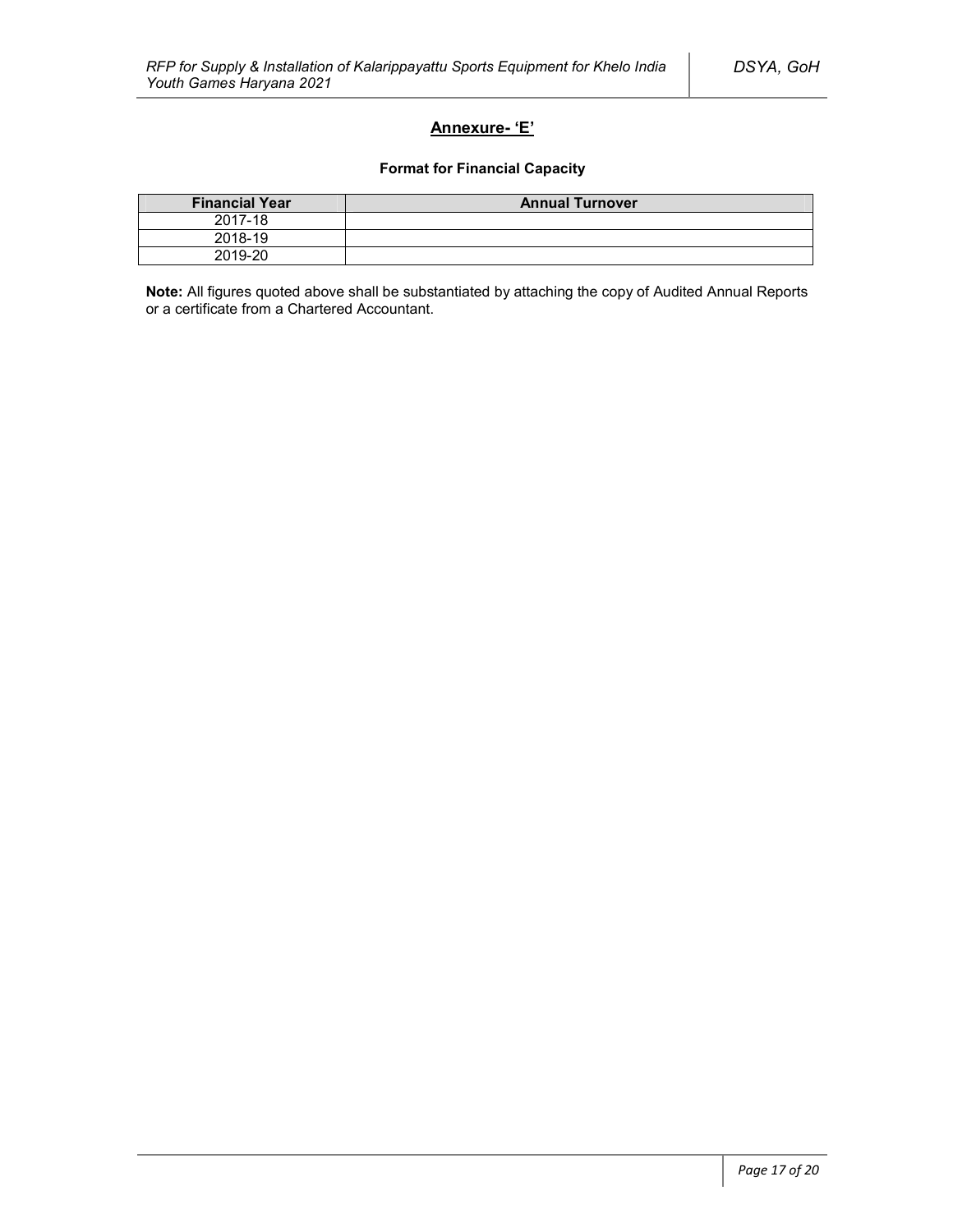### **ANNEXURE- 'I'**

### **ITEM WISE DETAILED SPECIFICATIONS & QUANTITY**

# **Sports Discipline: Kalaripayattu**

| <b>Sr No</b>            | <b>Item Description</b>                                       | <b>Item Specification</b>                                                                                                                                                                                                                                                                                                                                                                       | <b>Required</b><br><b>Brand</b>      | Quantity       |
|-------------------------|---------------------------------------------------------------|-------------------------------------------------------------------------------------------------------------------------------------------------------------------------------------------------------------------------------------------------------------------------------------------------------------------------------------------------------------------------------------------------|--------------------------------------|----------------|
| $\mathbf{1}$            | Sword                                                         | Length Blade -77.cm, Weight 550gm,<br>Width 3.5cm, Length of the Handle cover<br>14cm (Wooden-with a hand cover),<br>Thickness/ Gauge- Normal. Total<br>Including handle 81cm. Adjustable<br>decrees or increase 1 to 2cm;<br>Approved by National Federation                                                                                                                                   | No Brand-<br>Locally<br>Manufactured | 100            |
| $\overline{2}$          | Shield                                                        | Diameter-40cm (Radius 20cm), Weight -<br>1kg 800gm, length of the handle 14cm<br>(wooden with a hand covered ring at the<br>inner side), Thickness - 18, Total length<br>including handle - with 5 small steel<br>domes. Middle one is bigger than other4.<br>Shield shall be with steel plating the<br>domes shall be half red and half black-<br>painting;<br>Approved by National Federation | No Brand-<br>Locally<br>Manufactured | 100            |
| 3                       | <b>Flexible Sword</b>                                         | Length- 159cm, Weight -380gm, width-<br>2.5cm, length of the handle-14cm,<br>Thickness-Normal, Total length including<br>handle- 173cm, Adjustable decrees or<br>increase 1 to 2 cm.;<br>Approved by National Federation                                                                                                                                                                        | No Brand-<br>Locally<br>Manufactured | 100            |
| $\overline{\mathbf{4}}$ | Long Staff - Cane                                             | Length-152cm, Diameter-2.1cm, Weight -<br>450gm, width - circumference--6.5cm,<br>Adjustable decrease or increase-0.1cm;<br>Approved by National Federation                                                                                                                                                                                                                                     | No Brand-<br>Locally<br>Manufactured | 100            |
| 5                       | Mat (interlock) for<br>04 sites, (8x8 meter<br>for each site) | High Quality Inter Locking Synthetic Mats<br>Colour Dark Blue, Length X Breadth =<br>1X1 Per mtr, Thickness 1.5 inches; (one<br>Pc)                                                                                                                                                                                                                                                             | <b>EVA</b>                           | 256            |
| 6                       | <b>Ball Kick hanging</b><br>pole                              | High density Polyethylene or Steel having<br>a circumference of 02 inches and 13 ft<br>length (Hollow). The pole must be marked<br>from 0 ft to 11 ft in cms, inches & feet.;<br>Approved by National Federation                                                                                                                                                                                | locally<br>Fabricated                | $\overline{2}$ |
| $\overline{7}$          | Marking Tape in<br>Colour White (25<br>meter each roll)       | Length 25-meter, width 48mm; the tape<br>should be sticky                                                                                                                                                                                                                                                                                                                                       | Gravolite/<br>Korea                  | 4              |
| 8                       | Plastic normal rope<br>(20 meter each<br>neon colour)         | 20 Per mtr each, neon colour                                                                                                                                                                                                                                                                                                                                                                    | Any Brand                            | 2              |

**Note:** Bidders are requested to quote exactly the required specifications and brands which are mentioned above. Quoted items other than the above-mentioned specifications and brands will not be considered.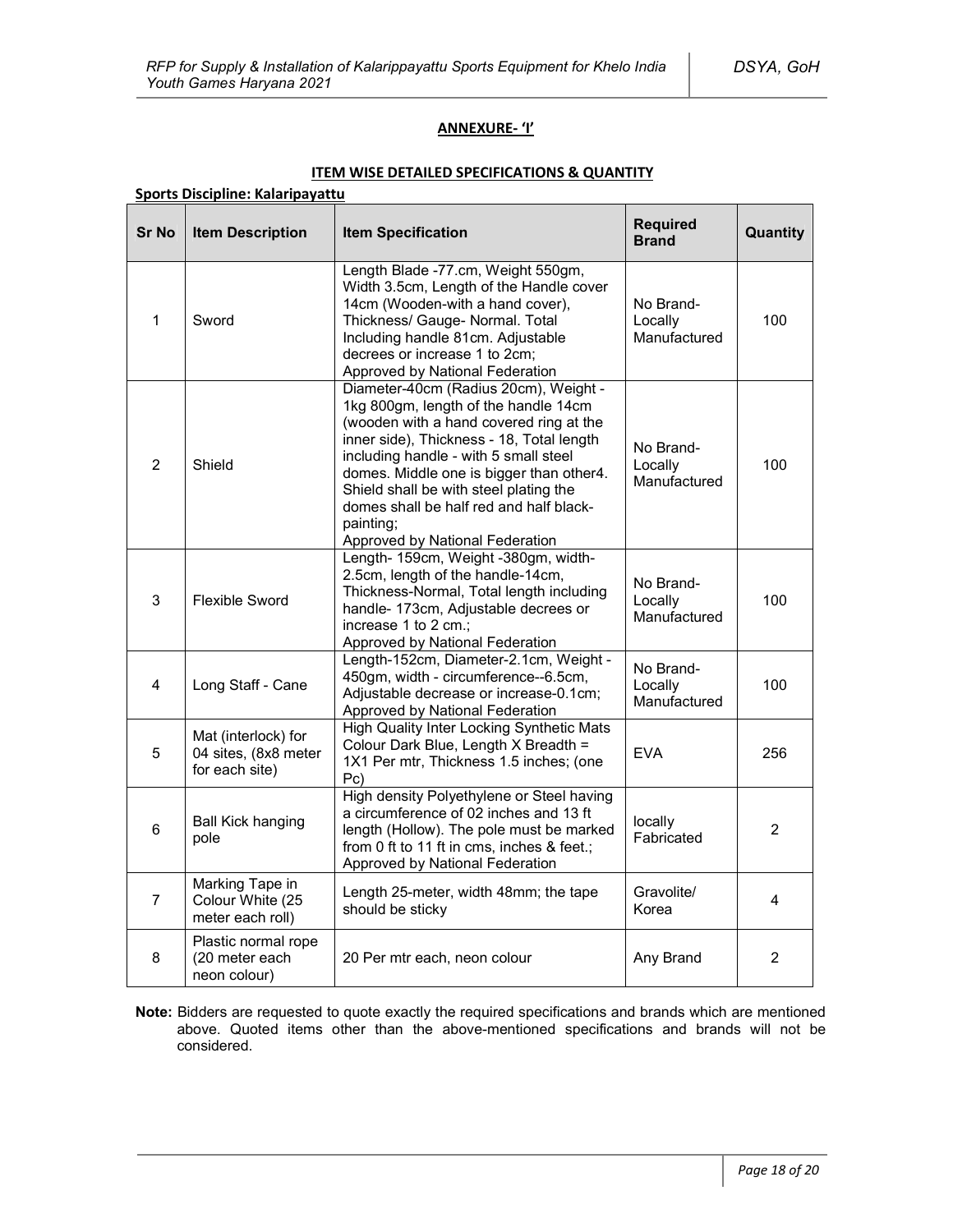### **ANNEXURE- 'II'**

### **COMPLIANCE STATEMENT:**

### **Sports Discipline: Kalaripayattu**

| <b>Sr No</b>   | <b>Item Description</b>                                    | Compliance<br><b>Specifications</b><br>(Yes/No) | <b>Offer Brand</b><br>(Make/Model) | <b>Remarks</b><br>(If Any) |
|----------------|------------------------------------------------------------|-------------------------------------------------|------------------------------------|----------------------------|
| 1              | Sword                                                      |                                                 |                                    |                            |
| $\overline{2}$ | Shield                                                     |                                                 |                                    |                            |
| 3              | <b>Flexible Sword</b>                                      |                                                 |                                    |                            |
| $\overline{4}$ | Long Staff - Cane                                          |                                                 |                                    |                            |
| 5              | Mat (interlock) for 04 sites, (8x8<br>meter for each site) |                                                 |                                    |                            |
| 6              | Ball Kick hanging pole                                     |                                                 |                                    |                            |
| $\overline{7}$ | Marking Tape in Colour White (25<br>meter each roll)       |                                                 |                                    |                            |
| 8              | Plastic normal rope (20 meter<br>each neon colour)         |                                                 |                                    |                            |